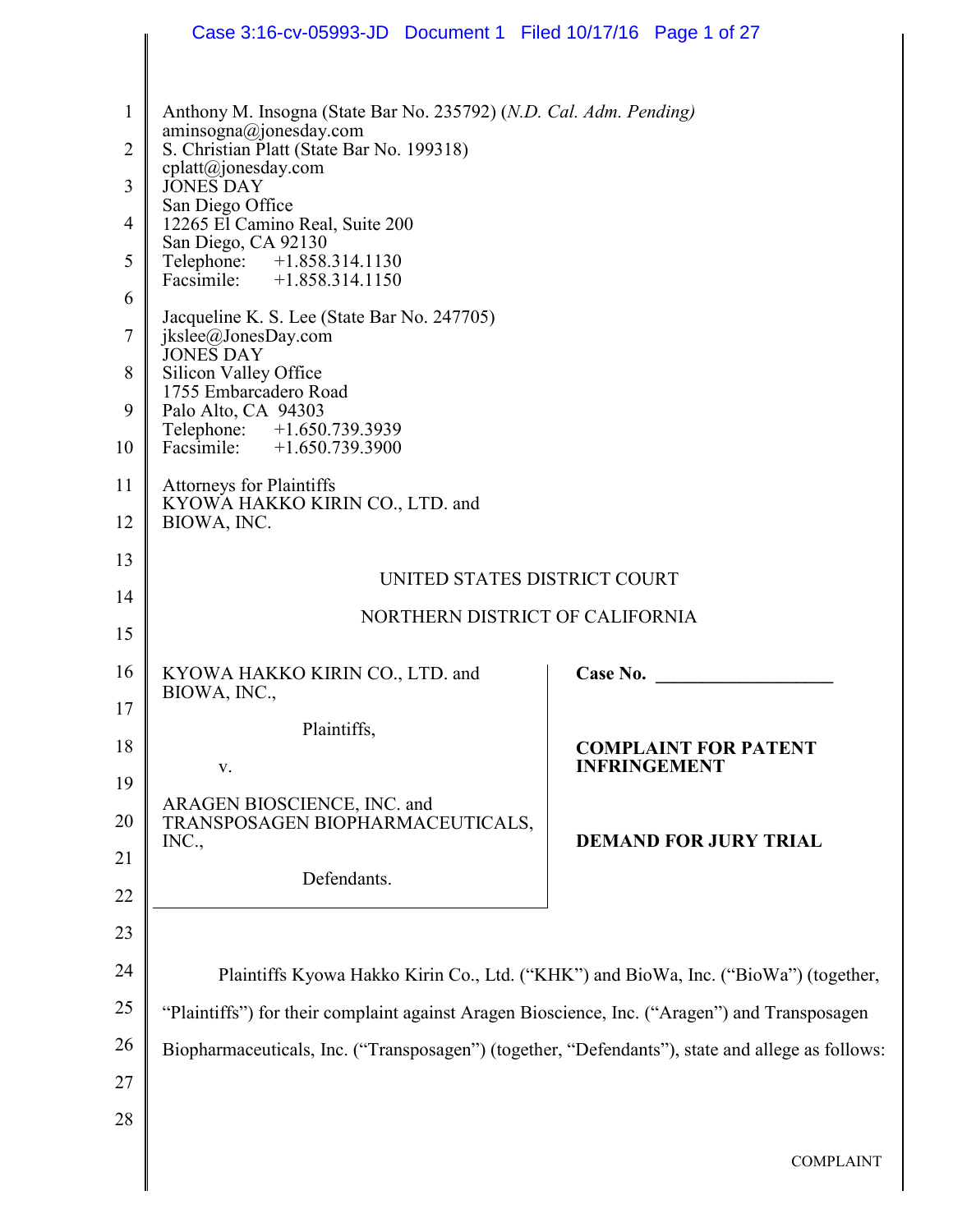|                | Case 3:16-cv-05993-JD  Document 1  Filed 10/17/16  Page 2 of 27                                       |  |  |  |  |
|----------------|-------------------------------------------------------------------------------------------------------|--|--|--|--|
|                |                                                                                                       |  |  |  |  |
| $\mathbf{1}$   | <b>THE PARTIES</b>                                                                                    |  |  |  |  |
| $\overline{2}$ | KHK, a research-based life sciences company with special strengths in<br>1.                           |  |  |  |  |
| 3              | biotechnology, is a corporation organized under the laws of Japan, with its principal place of        |  |  |  |  |
| $\overline{4}$ | business in Tokyo, Japan.                                                                             |  |  |  |  |
| 5              | 2.<br>BioWa, a wholly owned subsidiary of KHK, is a corporation organized under the                   |  |  |  |  |
| 6              | laws of Delaware, with its principal place of business in Princeton, New Jersey.                      |  |  |  |  |
| 7              | 3 <sub>1</sub><br>On information and belief, Aragen is a corporation organized under the laws of      |  |  |  |  |
| 8              | California, with its principal place of business in Morgan Hill, California. On information and       |  |  |  |  |
| 9              | belief, Aragen is engaged in the business of developing, offering to sell, and selling its products   |  |  |  |  |
| 10             | and services to companies and research institutions throughout the United States, including the       |  |  |  |  |
| 11             | State of California.                                                                                  |  |  |  |  |
| 12             | On information and belief, Transposagen is a corporation organized under the laws<br>4.               |  |  |  |  |
| 13             | of Delaware, with its principal place of business in Lexington, Kentucky. On information and          |  |  |  |  |
| 14             | belief, Transposagen is engaged in the business of developing, offering to sell, and selling its      |  |  |  |  |
| 15             | products and services to companies and research institutions throughout the United States,            |  |  |  |  |
| 16             | including the State of California.                                                                    |  |  |  |  |
| 17             | <b>JURISDICTION AND VENUE</b>                                                                         |  |  |  |  |
| 18             | 5.<br>This action arises under the Patent Act, 35 U.S.C. § 271 <i>et seq.</i> This Court has          |  |  |  |  |
| 19             | original jurisdiction over this controversy pursuant to 28 U.S.C. §§ 1331 and 1338.                   |  |  |  |  |
| 20             | Venue in this judicial district is proper under 28 U.S.C. § 1391(b) and (c) and/or<br>6.              |  |  |  |  |
| 21             | 28 U.S.C. § 1400(b).                                                                                  |  |  |  |  |
| 22             | Personal jurisdiction over Aragen is proper because Aragen is domiciled in<br>7.                      |  |  |  |  |
| 23             | California, has substantial business in California, and has purposefully availed itself of the rights |  |  |  |  |
| 24             | and privileges of conducting business in California.                                                  |  |  |  |  |
| 25             | 8.<br>Personal jurisdiction over Transposagen is proper because Transposagen has                      |  |  |  |  |
| 26             | purposefully availed itself of the rights and privileges of conducting business in California,        |  |  |  |  |
| 27             | including but not limited to its publicized partnership with Aragen relating to the Defendants'       |  |  |  |  |
| 28             | infringing activities, described in further detail below.                                             |  |  |  |  |
|                | $-2-$                                                                                                 |  |  |  |  |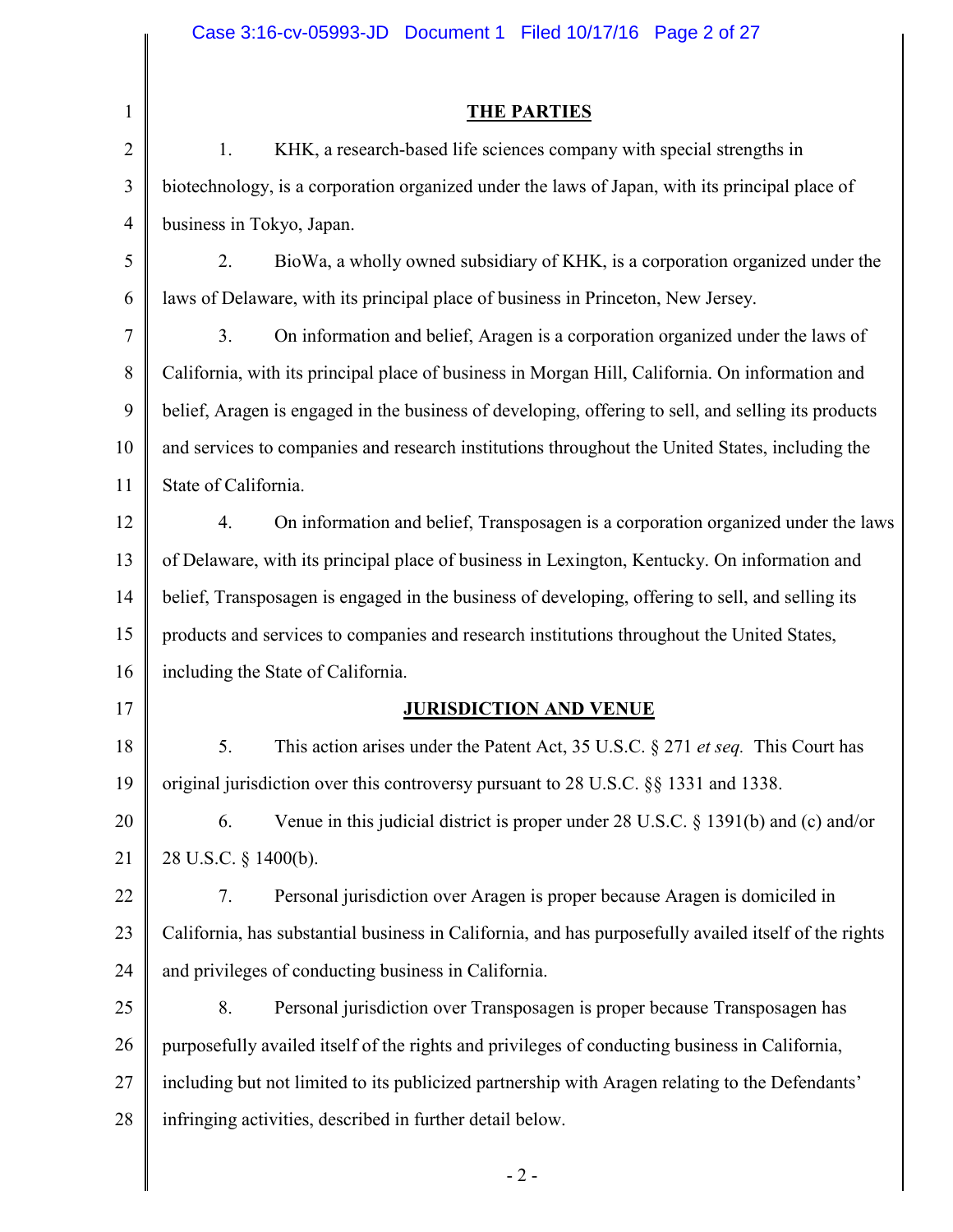$\mathsf{l}$ 

| $\mathbf{1}$                                                   | Each of Defendants has infringed and/or continues to infringe, directly and<br>9.                  |  |  |  |  |
|----------------------------------------------------------------|----------------------------------------------------------------------------------------------------|--|--|--|--|
| $\overline{2}$                                                 | indirectly, the Patents-in-Suit, identified below, in this district.                               |  |  |  |  |
| 3                                                              | <b>THE PATENTS-IN-SUIT</b>                                                                         |  |  |  |  |
| $\overline{4}$                                                 | KHK is the owner of U.S. Patent No. 6,946,292 (the "292 Patent"), titled "Cells<br>10.             |  |  |  |  |
| 5                                                              | producing antibody compositions with increased antibody dependent cytotoxic activity," which       |  |  |  |  |
| 6                                                              | issued on September 20, 2005. A true and correct copy of the '292 Patent is attached hereto as     |  |  |  |  |
| 7                                                              | Exhibit 1.                                                                                         |  |  |  |  |
| 8                                                              | KHK is the owner of U.S. Patent No. 7,425,446 B2 (the "'446 Patent"), titled<br>11.                |  |  |  |  |
| 9                                                              | "Antibody composition-producing cell," which issued on September 16, 2008. A true and correct      |  |  |  |  |
| 10                                                             | copy of the '446 Patent is attached hereto as Exhibit 2.                                           |  |  |  |  |
| 11                                                             | KHK is the owner of U.S. Patent No. 8,067,232 (the "232 Patent"), titled<br>12.                    |  |  |  |  |
| 12                                                             | "Antibody composition-producing cell with inactivated A-1,6 fusocyltransferase," which issued      |  |  |  |  |
| 13                                                             | on November 29, 2011. A true and correct copy of the '232 Patent is attached hereto as Exhibit 3.  |  |  |  |  |
| 14                                                             | 13.<br>KHK has granted BioWa an exclusive license under the '292, '446, and '232                   |  |  |  |  |
|                                                                |                                                                                                    |  |  |  |  |
|                                                                | Patents.                                                                                           |  |  |  |  |
|                                                                | <b>STATEMENT OF FACTS</b>                                                                          |  |  |  |  |
|                                                                | <b>Background of Technology at Issue</b>                                                           |  |  |  |  |
|                                                                | A cell line is a culture of cells developed from a single cell and therefore<br>14.                |  |  |  |  |
| 19                                                             | consisting of cells with a uniform genetic makeup. Cell lines represent a major research tool used |  |  |  |  |
|                                                                | in cellular and molecular biology, providing excellent model systems for studying the normal       |  |  |  |  |
|                                                                | physiology and biochemistry of cells (e.g., metabolic studies, aging), the effects of drugs and    |  |  |  |  |
|                                                                | toxic compounds on the cells, and mutagenesis and carcinogenesis. Cell lines also are used in      |  |  |  |  |
|                                                                | drug screening and development, as well as large scale manufacturing of biological compounds       |  |  |  |  |
|                                                                | (e.g., vaccines, therapeutic proteins). The major advantage of using cell lines for any of these   |  |  |  |  |
|                                                                | applications is the consistency and reproducibility of results that can be obtained from using a   |  |  |  |  |
| 15<br>16<br>17<br>18<br>20<br>21<br>22<br>23<br>24<br>25<br>26 | batch of cells with identical genetic make-up.                                                     |  |  |  |  |
| 27                                                             | 15.<br>Chinese Hamster Ovary (CHO)-cell-derived cell lines have become a very popular              |  |  |  |  |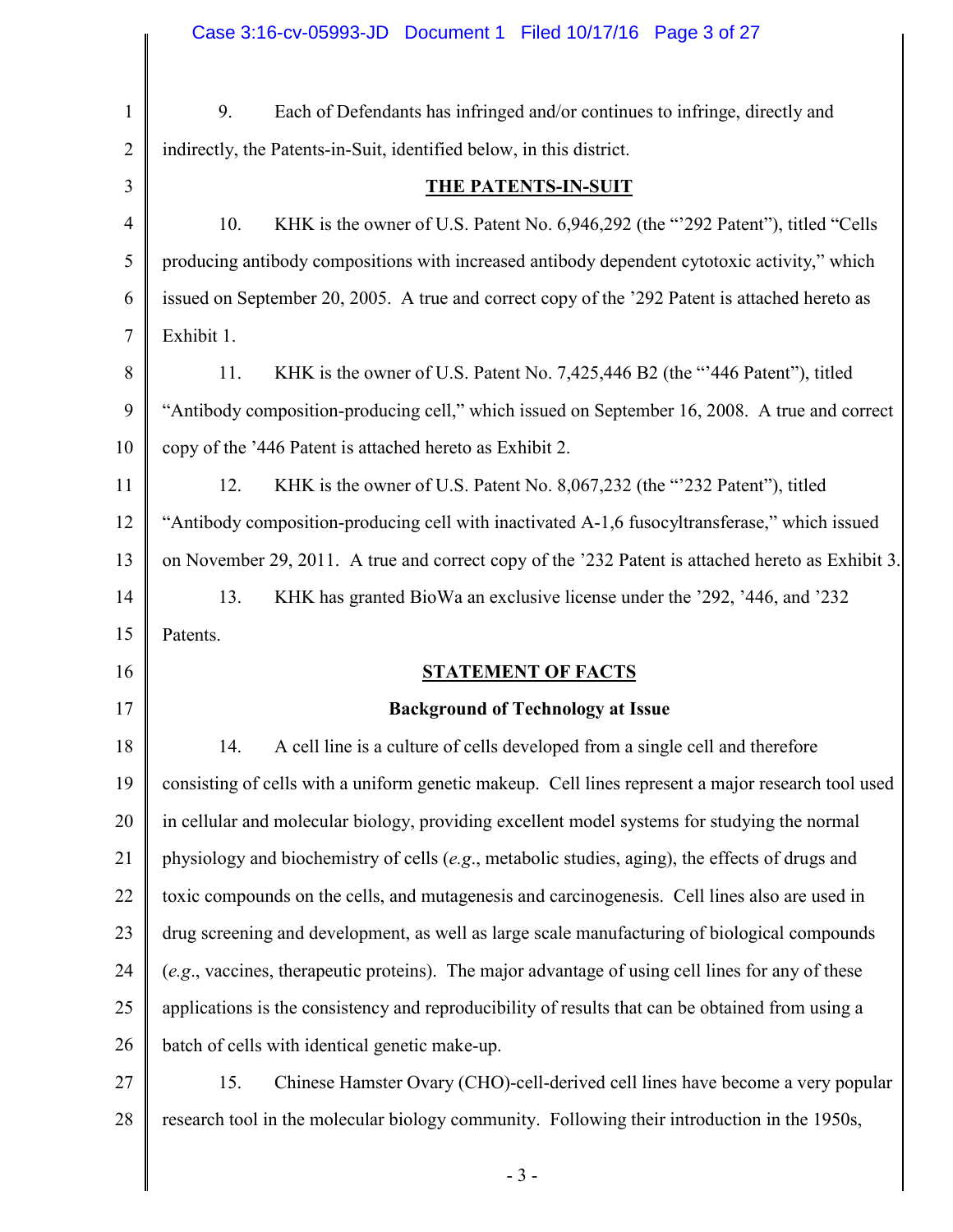#### Case 3:16-cv-05993-JD Document 1 Filed 10/17/16 Page 4 of 27

1

2

3

5

7

4 6 CHO cells have become useful for many research purposes, and many types of CHO cell lines are in use today. One such cell line is comprised of CHO DG44 cells, which are optimized for certain properties relating to protein expression. CHO cell lines are a mammalian cell model and research tool commonly used in basic academic studies, as well as in medical and pharmaceutical research. CHO cell lines also can be used for commercial purposes to manufacture therapeutic recombinant proteins in a variety of sectors, including basic research, cosmetics, biotechnology, pharmaceutical, vaccine production, human diagnostics, and others.

8 9 10 11 12 13 14 15 16 16. Among other things, CHO cell lines can be used to produce glycoproteins. Glycoproteins are molecules that consist of a protein with one or more sugar chains attached to its surface. The mammalian gene fucosyltransferase 8 (FUT8) encodes an enzyme called alpha-1,6 fucosyltransferase, which is responsible for the transfer of a particular sugar residue, fucose, to a specific position within complex sugar chains that are attached to many glycoproteins, including but not limited to antibodies. The resulting fucosyl residue is often referred to as a "core fucose." Deletion of the FUT8 gene and the resulting lack of core fucosylation has been shown to affect the biological activities of various mammalian proteins, potentially with beneficial results, as described below.

17 18 19 20 21 17. Antibodies are a class of glycoproteins central to the operation of the immune system. Antibodies bind to antigens, *i.e*., substances in a body that the body considers foreign. Antigens are molecules, usually proteins, on the surface of cells, viruses, fungi, bacteria, and some non-living substances such as toxins, chemicals, and foreign particles. Any substance capable of triggering an immune response is considered an antigen.

22 23 24 25 26 27 28 18. Each antibody consists of four chains of amino acids—two identical heavy chains and two identical light chains—which are folded into a three-dimensional structure. Each of the heavy and light chains consists of a constant region and a variable region. The variable region is the portion of the antibody in its three dimensional structure that binds to the antigen, and each variable region has three complementarity determining regions (CDRs) that interact closely with the portion of the antigen that binds to the antibody, which is called the epitope. The constant region of an antibody determines which of the five major classes, IgM, IgG, IgA, IgD, and IgE,

- 4 -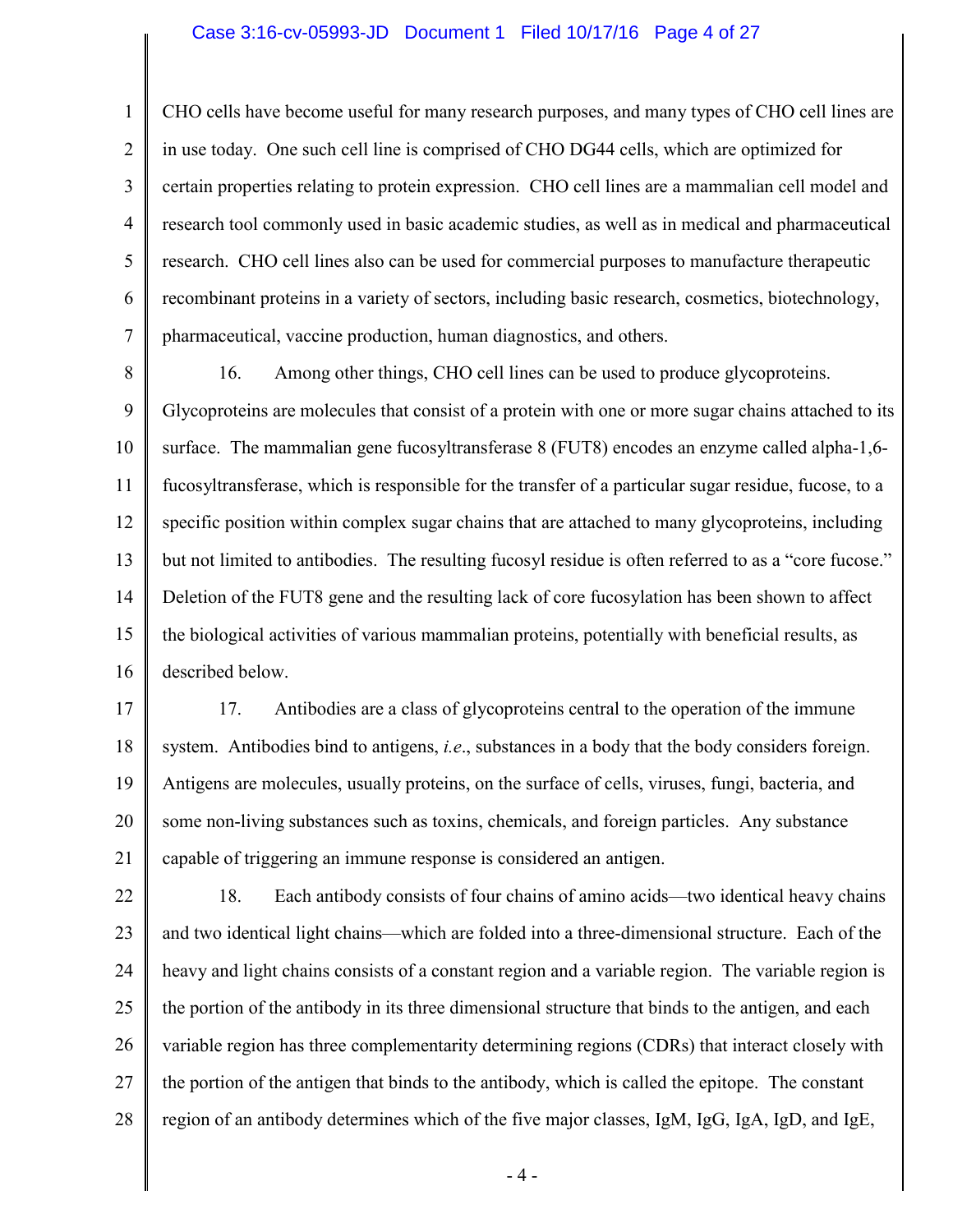## Case 3:16-cv-05993-JD Document 1 Filed 10/17/16 Page 5 of 27

1 2 3 4 5 the antibody will be classified as. Immunoglobulin G (IgG) is the main type of antibody found in blood and extracellular fluid, allowing it to control infection of body tissues. If circulating antibodies come in contact with the target or antigen they were generated to fight, then the antibodies bind to the target. Depending on the antigen, the binding may impede the biological process causing the disease or may recruit specialized cells to destroy the foreign substance.

6 7 8 9 10 19. At the molecular level, antibodies are known to be shaped like the letter Y, with a reactive antigen binding site at the tip of each branch so that antibodies can attach to antigens on the basis of their molecular shape. The two tips of its "Y" are specific to each antigen, allowing different antibodies to bind to different foreign antigens. The basic structure of an antibody can be diagrammed as shown below:



20 21 22 23 24 25 26 27 28 20. Antibodies have also been used to develop treatments for various diseases. The mechanism of action of such therapeutic antibodies includes "antibody-dependent cell-mediated cytotoxicity" (ADCC), which is the killing of an antibody-coated target cell by a cytotoxic effector cell through a process that involves releasing the content of cytotoxic granules or by expression of cell death inducing molecules. ADCC is triggered through interaction of target bound antibodies with certain Fc receptors, which are glycoproteins present on the effector cell surface that bind the Fc region of immunoglobulins (Ig). Effector cells that mediate ADCC include natural killer (NK) cells, monocytes, macrophages, neutrophils, eosinophils and dendritic cells. ADCC involving human  $IgG1$ , the most used IgG subclass for therapeutic antibodies, is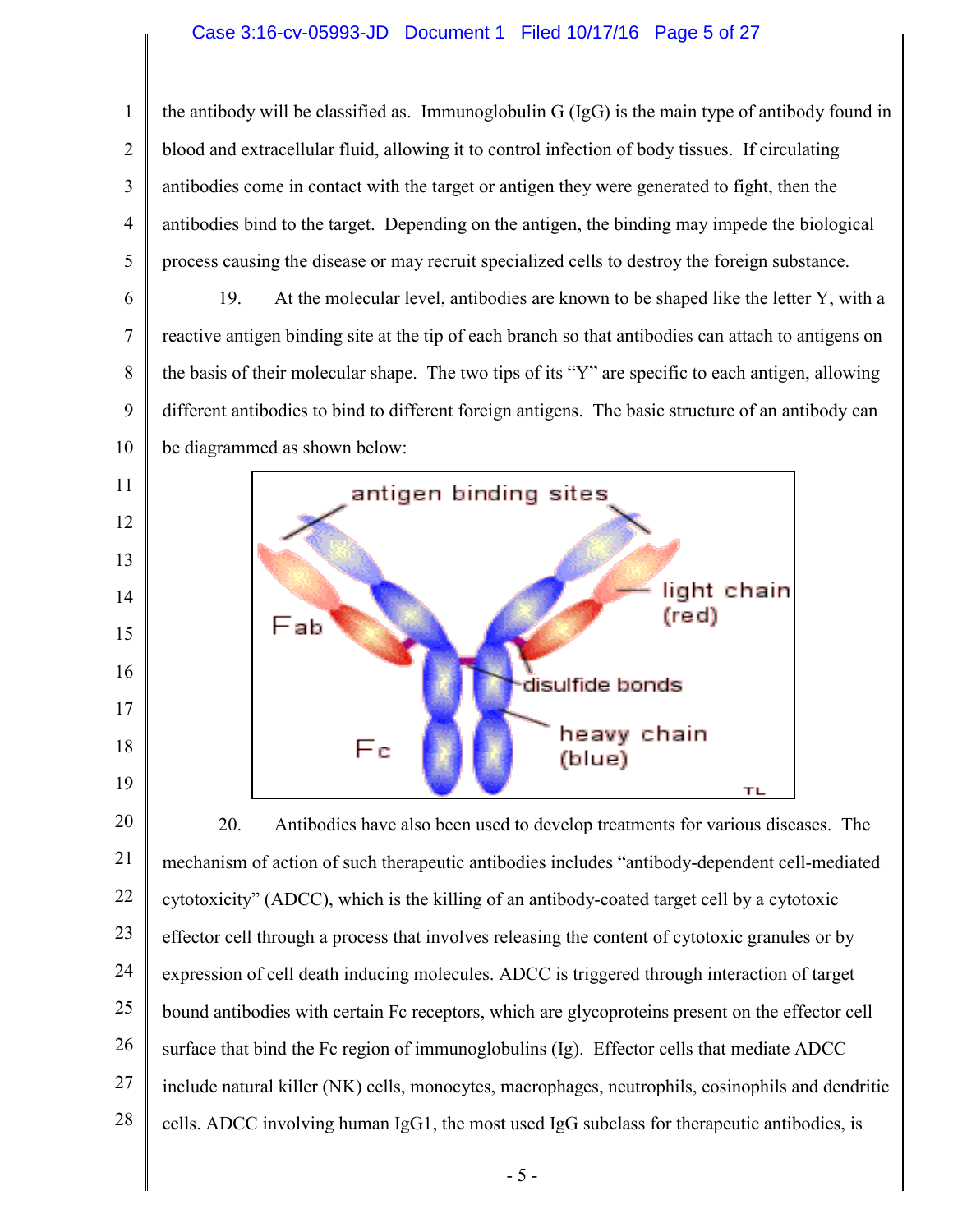#### Case 3:16-cv-05993-JD Document 1 Filed 10/17/16 Page 6 of 27

1 2 3 4 5 highly dependent on the glycosylation profile of its Fc region. In particular, presence of the sugar fucose at a specific position in the Fc region is well known to influence ADCC activity strongly. Antibodies lacking this core fucosylation can be produced in mammalian cell lines lacking the FUT8 gene and show a significantly enhanced ADCC and an increased therapeutic efficacy in clinical patients.

6

#### **Plaintiffs' Patented Innovations**

7 8 9 10 11 21. Originally founded in 1949, KHK is a Japan-based global specialty pharmaceutical company formed from the combination of Kyowa Hakko Kyogo and Kirin Pharma in 2008. KHK aims to enhance human health and well-being worldwide through innovative drug discovery and global commercialization, driven by state-of-the-art technologies focused on core therapeutic areas of oncology, nephrology, immunology and allergy, and central nervous system.

12 13 14 22. Founded in 2003, BioWa—a KHK subsidiary—is a biotechnology company committed to improving health through achievements in life science and technology. BioWa's mission and focus is the out-licensing of its therapeutic antibody technologies.

15 16 17 18 19 20 23. In the mid-1980s, KHK began cutting-edge research in the field of antibody therapies. In the course of this research, KHK scientists discovered that the presence of fucose, one of the sugars found in the complex sugar chains in the Fc region of an antibody, greatly affects ADCC activity, a critical factor in therapeutic mechanism of an antibody. They discovered that reduction or elimination of fucose in the sugar chains dramatically enhances ADCC activity of an antibody—as much as 100 times *in vitro* compared to fucosylated antibodies.

21 22 23 24 25 26 24. Soon thereafter, KHK scientists demonstrated that the mechanism behind the enhanced ADCC of a fucose-free antibody was its increased affinity to  $Fc\gamma$ RIIIa (CD16), the major Fc receptor for ADCC in humans. To take advantage of this finding, they strategically knocked out the FUT8 gene responsible for the addition of fucose to sugar chains, creating FUT8 knock-out CHO cells, created a new production method for fucose-free antibodies in CHO cells and created fucose-free antibodies.

27 28 25. The inventions underlying the Patents-in-Suit form the basis of the Plaintiffs' award-winning POTELLIGENT® Technology, which applies an "intelligent" approach to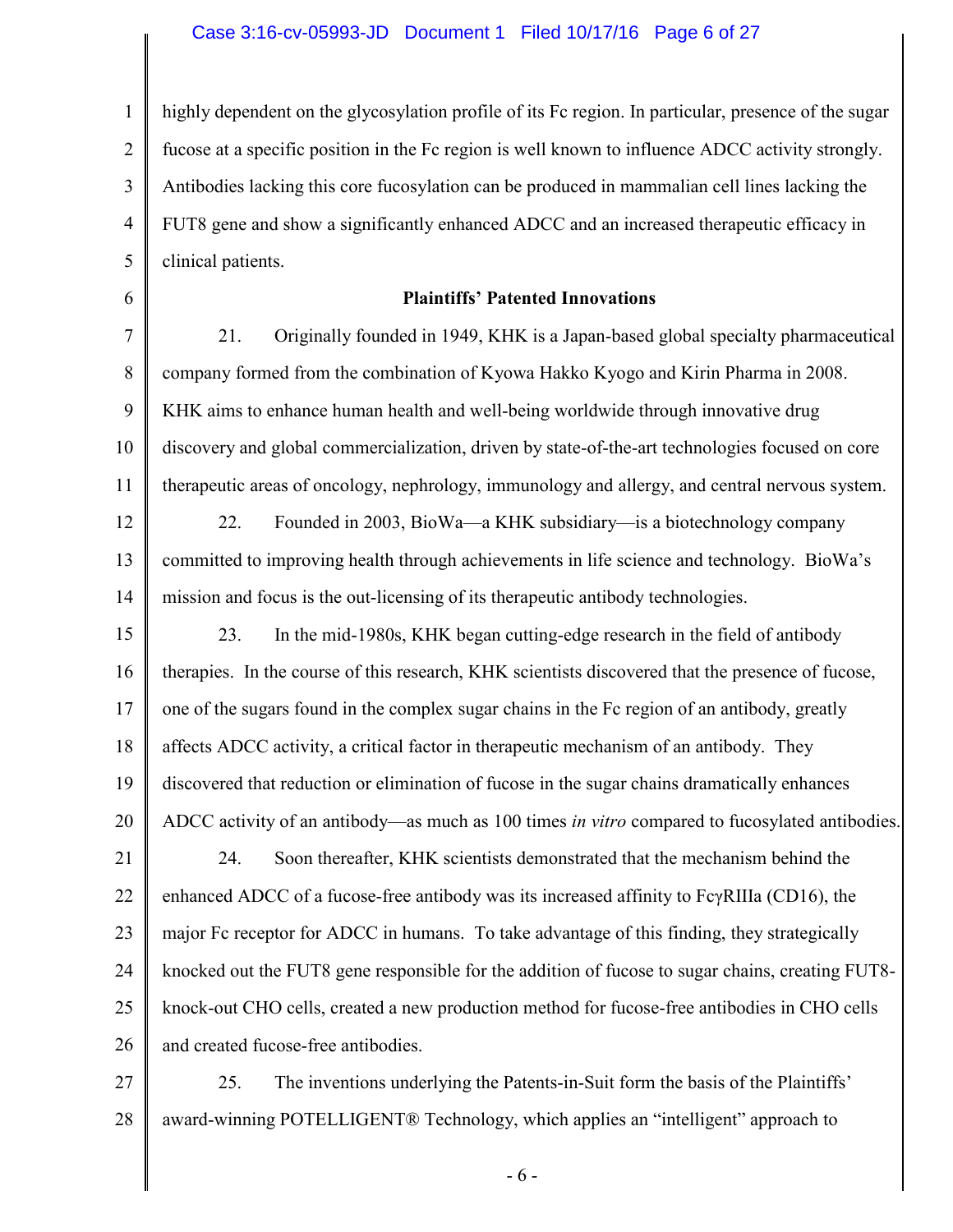#### Case 3:16-cv-05993-JD Document 1 Filed 10/17/16 Page 7 of 27

1 2 3 4 5 6 7 8 creating more potent antibodies. Plaintiffs' proprietary FUT8 knockout CHO cell line produces 100% fucose-free antibodies that have markedly higher ADCC than their fucosylated counterparts. POTELLIGENT® Technology, for which KHK employees received Japan Bioindustry Association's Kei Arima Memorial Award in 2005 and the Okochi Memorial Technology Prize in 2016, has been recognized as the global standard technology to enhance ADCC in therapeutic antibodies and has led to the development of antibodies that themselves have received commendation from government and industry bodies. BioWa possesses an exclusive worldwide license to POTELLIGENT® Technology.

9 10 11 12 13 14 26. Plaintiffs' patent portfolio for POTELLIGENT® Technology includes patents, such as the Patents-in-Suit, directed to FUT8 knockout cells and corresponding cell lines for making antibodies that have increased ADCC activity. As described above in Paragraphs 15 to 16, the FUT8 gene encodes an enzyme called alpha-1,6-fucosyltransferase that catalyzes the transfer of fucose to the core of the complex sugar chains attached to the IgG antibody's Fc region.

15

#### **Defendants' Infringing Conduct**

16 17 18 19 20 27. On information and belief, Aragen is a contract research organization that offers cell line development, protein expression and purification, molecular biology, cell biology immunology, and diverse *in vivo* services to the biotechnology and pharmaceutical industries. On information and belief, one of its offerings includes a CHO-DG44 host cell lines platform for secreted proteins and other molecules of interest.

21 22 23 24 25 28. On information and belief, Transposagen is privately-held biotechnology company that offers cell engineering and gene editing technologies and services that address the research needs of academic and drug discovery investigators. On information and belief, Transposagen's services include stable cell line creation, gene knock-out services, and gene knock-in or editing services.

26 27 29. On information and belief, *Genetic Engineering & Biotechnology News* published in its June 1, 2014 issue an article titled "Next-Generation Genome Engineering," in which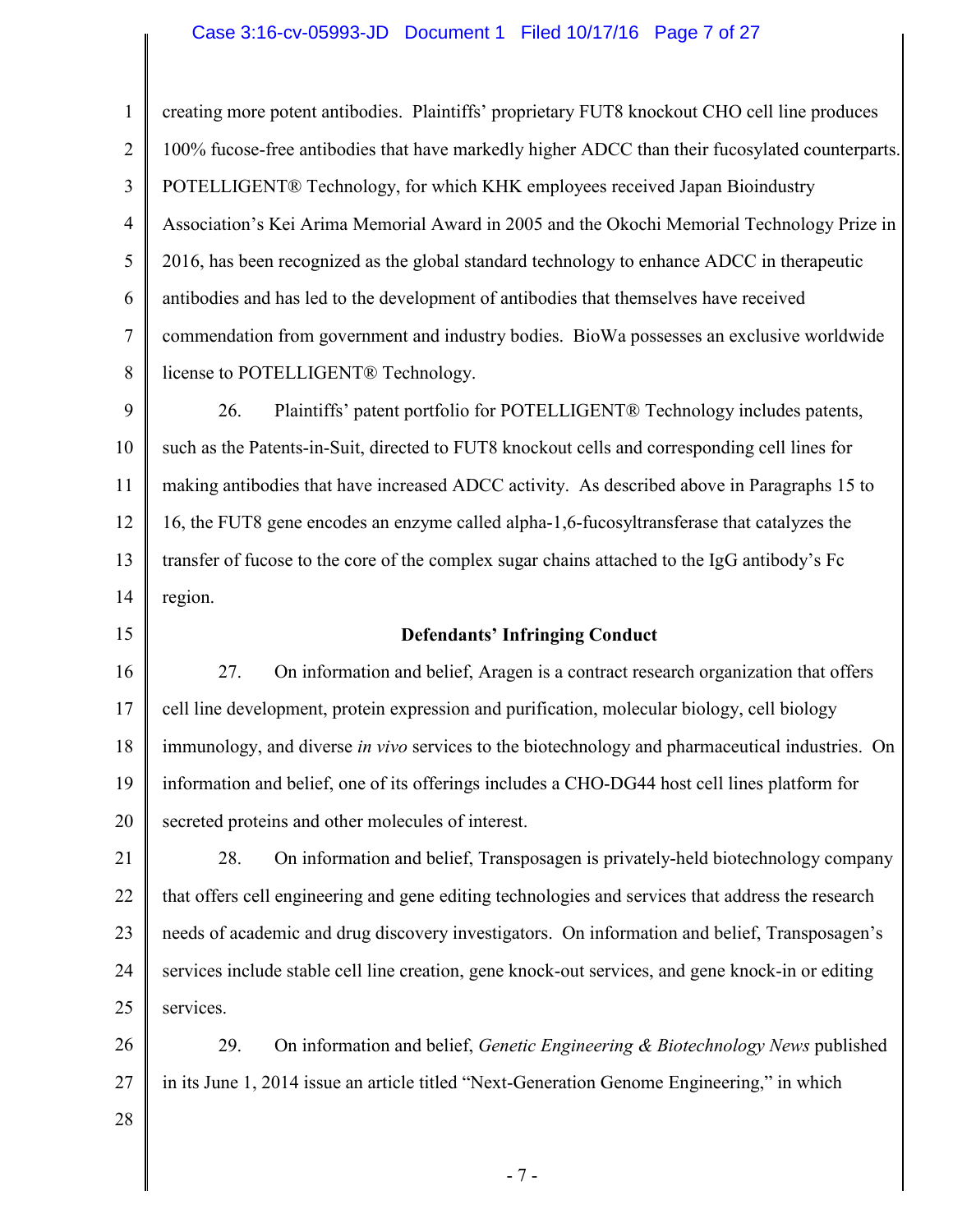|                     | Case 3:16-cv-05993-JD  Document 1  Filed 10/17/16  Page 8 of 27                                                                                                                                                                                                                                               |  |  |  |  |
|---------------------|---------------------------------------------------------------------------------------------------------------------------------------------------------------------------------------------------------------------------------------------------------------------------------------------------------------|--|--|--|--|
|                     |                                                                                                                                                                                                                                                                                                               |  |  |  |  |
| $\mathbf{1}$        | Aragen and Transposagen personnel describe a "Fut8 knockout project." A copy of this article is                                                                                                                                                                                                               |  |  |  |  |
| $\overline{2}$      | attached hereto as Exhibit 4. According to the authors of the article:                                                                                                                                                                                                                                        |  |  |  |  |
| 3                   | Using $XTN^{TM}$ TALENs, we were able to target Fut8, the alpha1,6-fucosyltransferase<br>gene, thereby inactivating the fucosylation system and <i>generating a genetically</i>                                                                                                                               |  |  |  |  |
| $\overline{4}$<br>5 | <i>modified CHO cell line for producing afucosylated human therapeutics.</i> Two<br>rounds of transient transfection with expression plasmids encoding XTNs targeting<br>exon 10 of Fut8, combined with a proprietary selection system for nonfucosylated                                                     |  |  |  |  |
| 6                   | cells, resulted in the generation of a pool of cells in which 80% of the cells <i>lacked</i><br><i>fucosylated cell-surface proteins</i> , demonstrated by FACS analysis, and 78% of the                                                                                                                      |  |  |  |  |
| 7                   | Fut8 alleles had been inactivated                                                                                                                                                                                                                                                                             |  |  |  |  |
| 8<br>9              | Importantly, <i>antibodies expressed from these host cells were afucosylated and</i><br><i>demonstrated the expected increased ADCC activity.</i> Figure 2A demonstrates that<br>antibody purifed for multiple FUT8 knocked out subclones show only the G0 and G1<br>peaks using a standard HPLC based assay. |  |  |  |  |
| 10                  | Exhibit 4 (emphasis added).                                                                                                                                                                                                                                                                                   |  |  |  |  |
| 11                  | 30.<br>On information and belief, on or around June 16, 2015, Aragen and Transposagen                                                                                                                                                                                                                         |  |  |  |  |
| 12                  | issued a joint press release announcing that they had developed a FUT8 knockout host cell line.                                                                                                                                                                                                               |  |  |  |  |
| 13                  | A copy of this press release is attached hereto as Exhibit 5. The press release, titled "Aragen"                                                                                                                                                                                                              |  |  |  |  |
| 14                  | Bioscience, Inc. Partners with Transposagen Biopharmaceuticals, Inc. to Launch FUT8 Knockout                                                                                                                                                                                                                  |  |  |  |  |
| 15                  | CHO DG44 Cell Line Development Services," stated:                                                                                                                                                                                                                                                             |  |  |  |  |
| 16                  | Aragen Bioscience, Inc. ("Aragen Bioscience"), in partnership with Transposagen<br>Biopharmaceuticals, Inc. ("Transposagen"), has developed a FUT8 knockout CHO                                                                                                                                               |  |  |  |  |
| 17                  | <b>DG44 host cell line.</b> The elimination of the FUT8 gene results in afucosylated protein<br>products. When applied to antibodies, the result is increased ADCC activity, and                                                                                                                              |  |  |  |  |
| 18                  | improved efficacy. Aragen Bioscience, is now offering protein expression and cell<br>line development services with this cell line for products to be used for research                                                                                                                                       |  |  |  |  |
| 19                  | <i>purposes.</i> The launch of a FUT8 knockout CHO DG44 host cell line for the<br>development of high-expressing cell lines suitable for GMP manufacturing is expected                                                                                                                                        |  |  |  |  |
| 20                  | in the second half of this year.                                                                                                                                                                                                                                                                              |  |  |  |  |
| 21                  | Transposagen is now offering custom gene editing services using the FUT8<br><b>knockout CHO DG44 host cell line.</b> Examples of custom services would be to                                                                                                                                                  |  |  |  |  |
| 22                  | rapidly and stably integrate a customer's transgene into the cell line using the<br>piggyBacTM DNA Modification System or to further genetically modify the cell line                                                                                                                                         |  |  |  |  |
| 23                  | to enhance protein production. Transposagen will also offer gene editing kits<br><i>containing the cell line</i> and Transposagen's unique technologies, including Footprint-                                                                                                                                 |  |  |  |  |
| 24<br>25            | Free TM Gene Editing, to create disease-specific cell lines and XTNTM TALEN or<br>NextGENTM CRISPRs to create additional gene knockouts and knock-ins. <i>Industry</i>                                                                                                                                        |  |  |  |  |
| 26                  | and academic researchers will be able to create their own engineered cell lines or<br><b><i>outsource the work</i></b> , providing them with access to manufacturing services and a clear<br>path to commercialization through partnerships with Transposagen and Aragen                                      |  |  |  |  |
| 27                  | Bioscience.                                                                                                                                                                                                                                                                                                   |  |  |  |  |
| 28                  | Exhibit 5 (emphasis added).                                                                                                                                                                                                                                                                                   |  |  |  |  |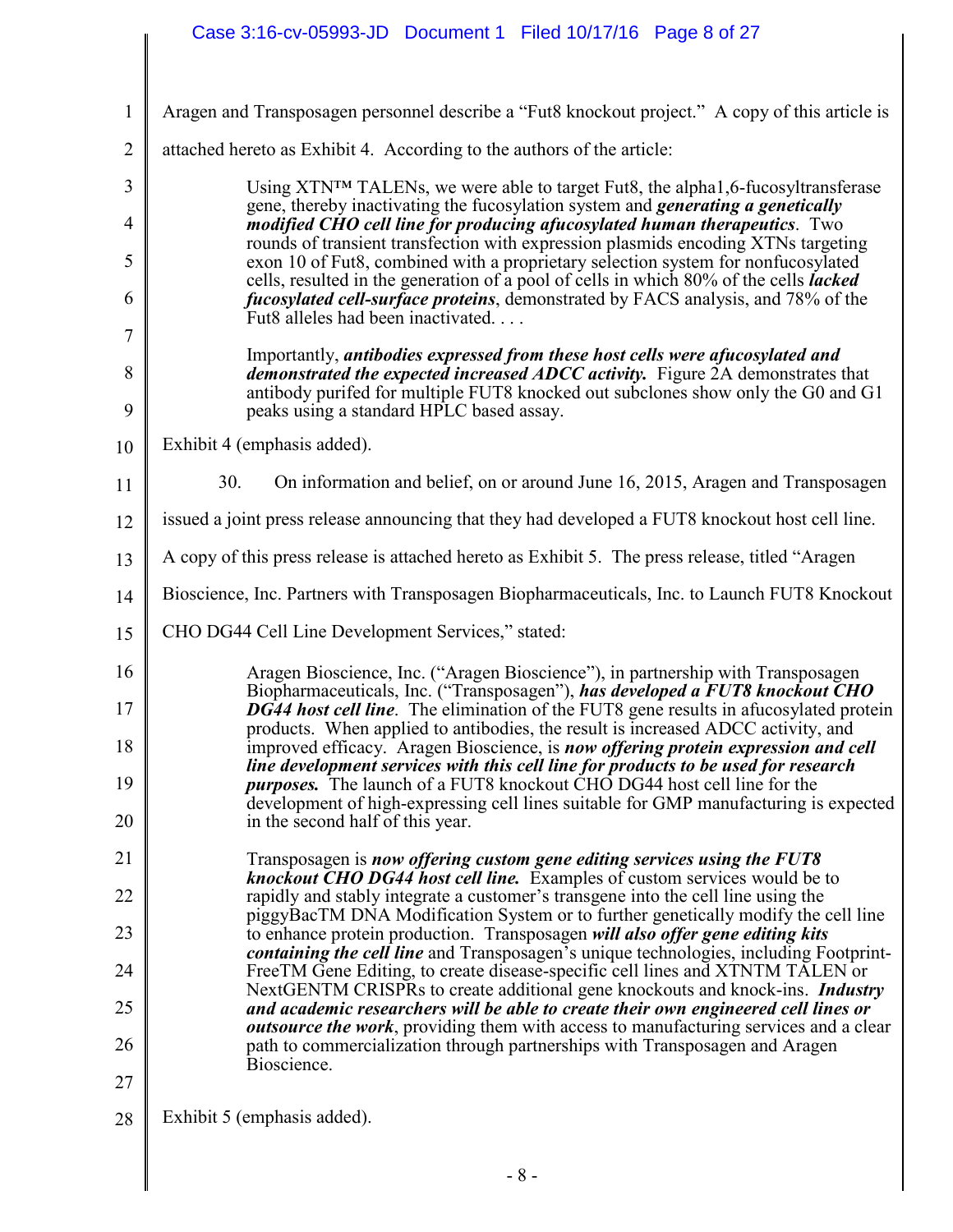|                | Case 3:16-cv-05993-JD  Document 1  Filed 10/17/16  Page 9 of 27                                                                                                                    |  |  |  |  |  |
|----------------|------------------------------------------------------------------------------------------------------------------------------------------------------------------------------------|--|--|--|--|--|
|                |                                                                                                                                                                                    |  |  |  |  |  |
| $\mathbf{1}$   | On information and belief, Aragen and Transposagen's FUT8 knockout cell lines,<br>31.                                                                                              |  |  |  |  |  |
| $\overline{2}$ | including at least the CHO DG44 host cell line, infringe one or more claims of the Patents-in-Suit.                                                                                |  |  |  |  |  |
| 3              | 32.<br>By way of example, Claim 1 of the '232 Patent reads as follows:                                                                                                             |  |  |  |  |  |
| $\overline{4}$ | An isolated mammalian host cell which has no $\alpha$ 1,6-fucosyltransferase activity for                                                                                          |  |  |  |  |  |
| 5              | adding fucose to N-acetylglucosamine of a reducing terminus of N-glycoside-linked<br>sugar chains by deleting a genomic gene encoding $\alpha$ 1,6-fucosyltransferase or by        |  |  |  |  |  |
| 6              | adding a mutation to said genomic gene to eliminate the $\alpha$ 1,6-fucosyltransferase<br>activity, wherein said host cell is selected from the group consisting of a CHO cell, a |  |  |  |  |  |
| 7              | NSO cell, an SP2/0 cell, and a YB2/0 cell.                                                                                                                                         |  |  |  |  |  |
| 8              | Claim 1 of the '232 Patent is directed to a mammalian host cell lacking $\alpha$ 1,6-fucosyltransferase                                                                            |  |  |  |  |  |
| 9              | activity for adding fucose to N-acetylglucosamine of a reducing terminus of N-glycoside-linked                                                                                     |  |  |  |  |  |
| 10             | sugar chains by deleting a genomic gene encoding $\alpha$ 1,6-fucosyltransferase or by adding a                                                                                    |  |  |  |  |  |
| 11             | mutation to said genomic gene to eliminate the $\alpha$ 1,6-fucosyltransferase activity. Aragen and                                                                                |  |  |  |  |  |
| 12             | Transposagen's FUT8 knockout CHO DG44 host cell lines are comprised of mammalian host                                                                                              |  |  |  |  |  |
| 13             | cells in which the FUT8 gene has been deleted. As a result of the FUT8 gene deletion, Aragen                                                                                       |  |  |  |  |  |
| 14             | and Transposagen's FUT8 knockout CHO DG44 host cell lines are comprised of mammalian host                                                                                          |  |  |  |  |  |
| 15             | cells that lack $\alpha$ 1,6-fucosyltransferase activity for adding fucose to N-acetylglucosamine of a                                                                             |  |  |  |  |  |
| 16             | reducing terminus of N-glycoside-linked sugar chains. Claim 1 of the '232 Patent further recites                                                                                   |  |  |  |  |  |
| 17             | that the host cell is selected from the group consisting of a CHO cell, a NSO cell, an SP2/0 cell,                                                                                 |  |  |  |  |  |
| 18             | and a YB2/0 cell. Aragen's and Transposagen's FUT8 knockout CHO DG44 host cell lines are                                                                                           |  |  |  |  |  |
| 19             | comprised of CHO host cells. Accordingly, Aragen's and Transposagen's FUT8 knockout CHO                                                                                            |  |  |  |  |  |
| 20             | DG44 host cell lines satisfy each limitation of claim 1 of the '232 Patent.                                                                                                        |  |  |  |  |  |
| 21             | As a further example, claim 1 of the '292 Patent reads as follows:<br>33.                                                                                                          |  |  |  |  |  |
| 22             | An isolated fucosyltransferase knock-out host cell wherein when a gene encoding an                                                                                                 |  |  |  |  |  |
| 23             | antibody molecule is introduced in to said host cell, said host cell produces an<br>antibody composition comprising the antibody molecule, said host cell being a                  |  |  |  |  |  |
| 24             | mammalian cell, said antibody molecule comprising a Fc region comprising complex<br>N-glycoside-linked sugar chains bound to the Fc region, said sugar chains comprising           |  |  |  |  |  |
| 25             | a reducing end which contains an N-acetylglucosamine, wherein the sugar chains do                                                                                                  |  |  |  |  |  |
| 26             | not contain fucose bound to the 6 position of N-acetylglucosamine in the reducing end<br>of the sugar chains.                                                                      |  |  |  |  |  |
| 27             | Claim 1 of the '292 Patent is directed to a mammalian fucosyltransferase knock-out host cell that                                                                                  |  |  |  |  |  |
| 28             | produces an antibody composition comprising the antibody molecule when a gene encoding an                                                                                          |  |  |  |  |  |
|                | $-9-$                                                                                                                                                                              |  |  |  |  |  |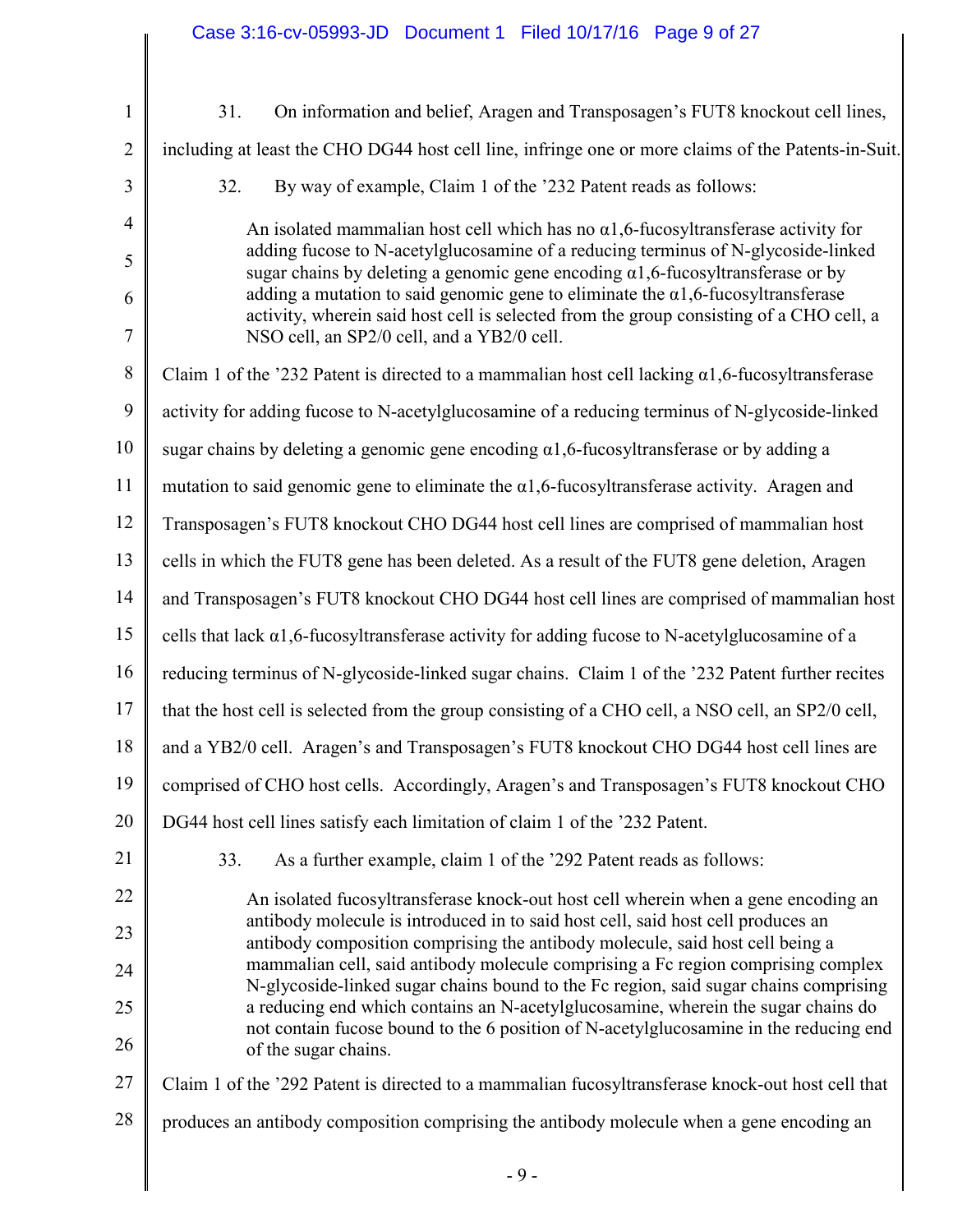#### Case 3:16-cv-05993-JD Document 1 Filed 10/17/16 Page 10 of 27

1 2 3 4 5 6 7 8 9 10 11 12 13 14 15 16 17 18 19 20 21 22 23 24 25 antibody molecule is introduced in to said host cell. Upon introduction of a gene encoding an antibody into Aragen and Transposagen's FUT8 knockout CHO DG44 host cell line, the mammalian CHO DG44 host cells produce an antibody composition. Claim 1 further specifies that the antibody molecule comprises an Fc region comprising complex N-glycoside-linked sugar chains bound to the Fc region, the sugar chains comprising a reducing end which contains an Nacetylglucosamine. The antibody composition produced by Aragen and Transposagen's FUT8 knockout CHO DG44 host cell line when a gene encoding an antibody molecule is introduced into it comprises an antibody molecule with an Fc region comprising complex N-glycoside-linked sugar chains bound to the Fc region and the sugar chains comprise a reducing end which contains an N-acetylglucosamine. Claim 1 further specifies that the sugar chains on the antibody compositions do not contain fucose bound to the 6 position of N-acetylglucosamine in the reducing end of the sugar chains. Aragen and Transposagen's FUT8 knockout CHO DG44 host cell lines are comprised of fucosyltransferase knock-out host cells as a result of deleting the FUT8 gene, which encodes  $\alpha$ 1,6-fucosyltransferase. As described in Paragraphs 15 to 17 above, the  $\alpha$ 1,6-fucosyltransferase is responsible for the transfer of fucose to the core of the complex sugar chains attached to the IgG antibody's Fc region, specifically to the 6 position of Nacetylglucosamine in the reducing end. The sugar chains on the antibody compositions that result when a gene encoding an antibody molecule is introduced into Aragen and Transposagen's FUT8 knockout CHO DG44 host cell lines, therefore, do not contain fucose bound to the 6 position of N-acetylglucosamine in the reducing end of the sugar chains. Dependent claim 2 of the '292 Patent further recites that the host cell is a CHO cell. Aragen's and Transposagen's FUT8 knockout CHO DG44 host cell lines are comprised of individual CHO host cells. Accordingly, Aragen's and Transposagen's FUT8 knockout CHO DG44 host cell lines satisfy at least claims 1 and 2 of the '292 Patent.

26

27

28

34. As yet a further example, claim 1 of the '446 Patent reads as follows:

An isolated mammalian host cell which has decreased or no  $\alpha$  1,6-fucosyltransferase activity for adding fucose to N-acetylglucosamine of a reducing terminus of Nglycoside-linked sugar chains by deleting a gene encoding  $\alpha$  1,6-fucosyltransferase or by adding a mutation to said gene to reduce or eliminate the  $\alpha$  1,6-fucosyltranferase activity, wherein said mammalian host cell produces an antibody molecule.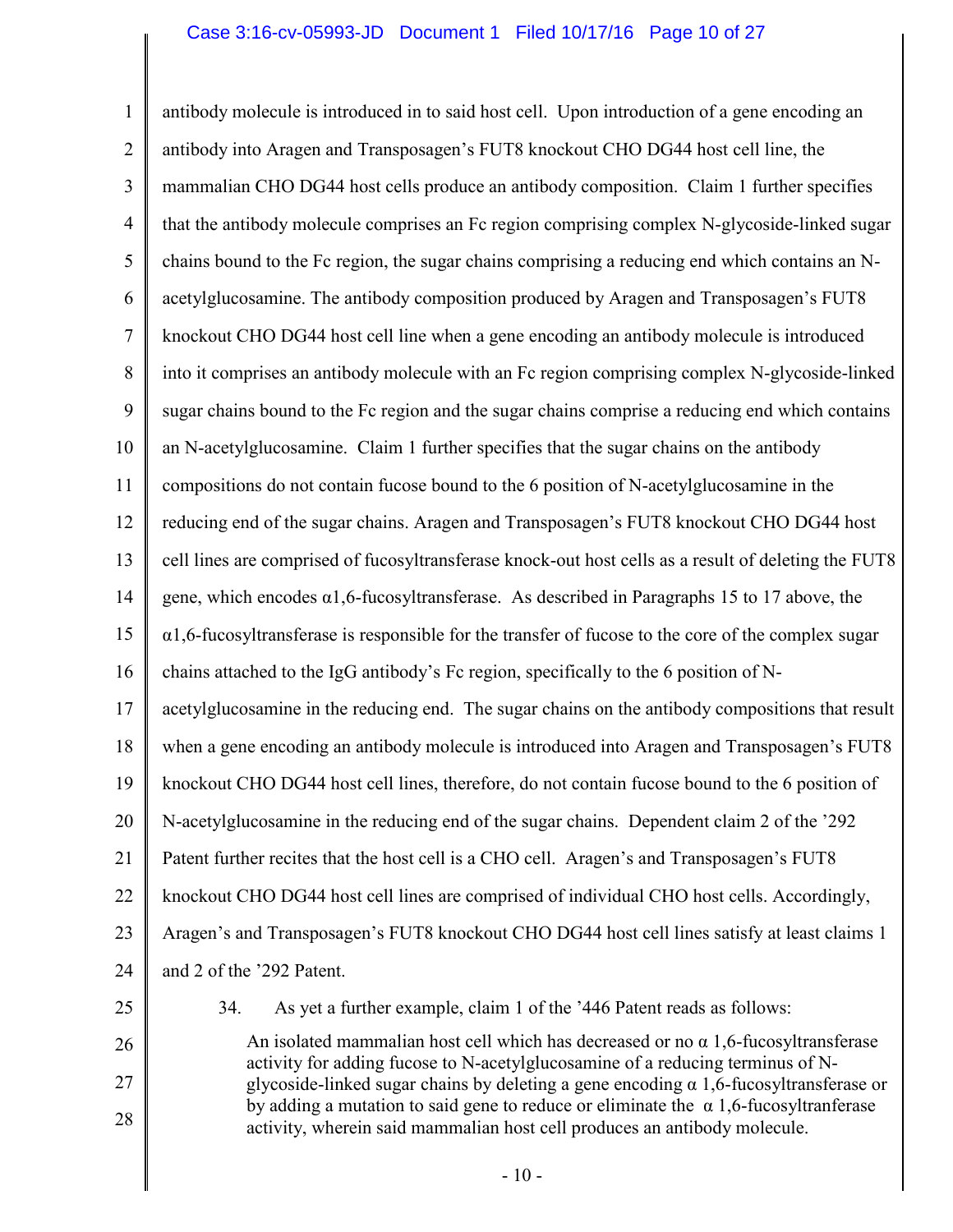## Case 3:16-cv-05993-JD Document 1 Filed 10/17/16 Page 11 of 27

1 2 3 4 5 6 7 8 9 10 11 12 13 14 15 16 17 Claim 1 of the '446 Patent is directed to a mammalian host cell that has decreased or no  $\alpha$  1,6fucosyltransferase activity due to a deletion of or mutation to the gene encoding  $\alpha$  1,6fucosyltransferase. Aragen and Transposagen's FUT8 knockout CHO DG44 host cell lines are comprised of mammalian host cells that have no  $\alpha$ 1,6-fucosyltransferase activity due to the deletion of the FUT8 gene. As described in Paragraphs 15 to 17 above, the FUT8 gene encodes α1,6-fucosyltransferase. The mammalian host cell of claim 1 produces an antibody molecule. As detailed in Paragraph 30 above, Aragen and Transposagen personnel describe a "Fut8 knockout project" in which Aragen and Transposagen express antibodies from the FUT8 knockout CHO DG44 host cell lines that were shown to be afucosylated and demonstrated the expected increased ADCC activity. Dependent claim 2 of the '446 Patent further recites that the host cell is a CHO cell. Aragen's and Transposagen's FUT8 knockout CHO DG44 host cell lines are comprised of individual CHO host cells. Accordingly, Aragen and Transposagen's FUT8 knockout CHO DG44 host cell lines satisfy claims 1 and 2 of the '446 Patent. **Defendants' Knowledge of the Patents-in-Suit** 35. On December 17, 2015, KHK sent a letter to Aragen and Transposagen, stating that it had come to KHK's attention that Aragen and Transposagen "may be making, using, and selling FUT8 Knockout CHO DG44 host cell lines." KHK's letter further informed Aragen and

18 Transposagen that KHK is the owner of the '292 Patent, '446 Patent, and '232 Patent and asked

19 that Aragen and Transposagen "share with us your thoughts on whether your FUT8 Knockout

20 CHO DG44 host cell uses our patented technology." KHK's letter also provided Aragen and

21 Transposagen with claim language from exemplar claims of the '292 Patent, '446 Patent,

22 and '232 Patent, and compared that claim language to the description of Aragen and

23 24 Transposagen's activities relating to the FUT8 Knockout CHO DG44 host cell lines described in their June 2015 press release.

25 26 27 36. On January 12, 2016, Transposagen, responded to KHK's December 17, 2015 letter. In that letter, Transposagen did not deny that it had made, used, sold, or offered to sell an FUT8 Knockout CHO DG44 cell line.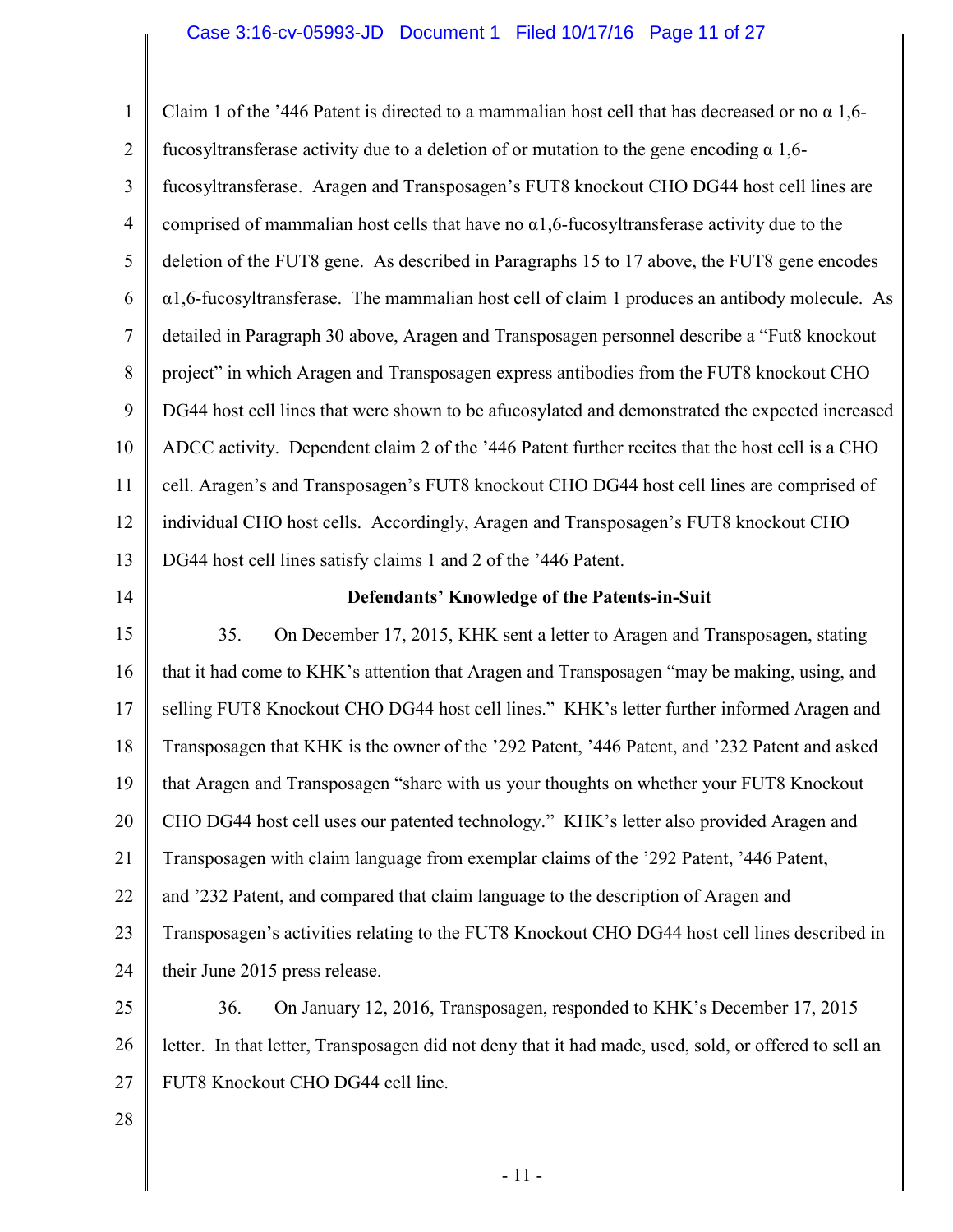| $\mathbf{1}$   | On January 14, 2016, Aragen, responded to KHK's December 17, 2015 letter. In<br>37.                 |  |  |  |  |
|----------------|-----------------------------------------------------------------------------------------------------|--|--|--|--|
| $\overline{2}$ | its response, Aragen conceded that "Aragen is aware of the patents you have identified" and did     |  |  |  |  |
| 3              | not deny that it had made, used, sold, or offered to sell FUT8 knockout CHO DG44 cell lines that    |  |  |  |  |
| $\overline{4}$ | use KHK's patented inventions.                                                                      |  |  |  |  |
| 5              | Although KHK and Aragen have engaged in further discussions regarding<br>38.                        |  |  |  |  |
| 6              | Aragen's infringement of the Patents-in-Suit, Aragen has never denied that it has made, used, sold, |  |  |  |  |
| 7              | or offered to sell FUT8 knockout CHO DG44 cell lines that use the patented inventions claimed       |  |  |  |  |
| 8              | in the Patents-in-Suit.                                                                             |  |  |  |  |
| 9              | <b>FIRST CAUSE OF ACTION</b>                                                                        |  |  |  |  |
| 10             | (Infringement of the '292 Patent Against Defendants)                                                |  |  |  |  |
| 11             | Plaintiffs reallege each and every allegation set forth in Paragraphs 1 through 38<br>39.           |  |  |  |  |
| 12             | and incorporate them here by reference.                                                             |  |  |  |  |
| 13             | A reasonable opportunity for further investigation or discovery will show that, in<br>40.           |  |  |  |  |
| 14             | violation of 35 U.S.C. § 271(a), Aragen and Transposagen have infringed and continue to directly    |  |  |  |  |
| 15             | infringe at least one claim of the '292 Patent by making, using, offering for sale, selling, and/or |  |  |  |  |
| 16             | importing in the United States FUT8 knockout cell lines capable of producing and/or that produce    |  |  |  |  |
| 17             | antibodies.                                                                                         |  |  |  |  |
| 18             | Specifically, upon information and belief, and as a reasonable opportunity for<br>41.               |  |  |  |  |
| 19             | further investigation or discovery will show, Aragen and Transposagen directly infringed at least   |  |  |  |  |
| 20             | one claim of the '292 Patent by making in the United States one or more FUT8 knockout cell          |  |  |  |  |
| 21             | lines capable of producing and/or that produce antibodies.                                          |  |  |  |  |
| 22             | 42.<br>Upon information and belief, and as a reasonable opportunity for further                     |  |  |  |  |
| 23             | investigation or discovery will show, Aragen and Transposagen also have directly infringed          |  |  |  |  |
| 24             | and/or continue to infringe at least one claim of the '292 Patent by making in the United States    |  |  |  |  |
| 25             | FUT8 knockout cell lines in connection with the infringing uses alleged below.                      |  |  |  |  |
| 26             | 43.<br>Upon information and belief, and as a reasonable opportunity for further                     |  |  |  |  |
| 27             | investigation or discovery will show, Aragen and Transposagen also have directly infringed          |  |  |  |  |
| 28             | and/or continue to infringe at least one claim of the '292 Patent by using in the United States     |  |  |  |  |
|                | $-12-$                                                                                              |  |  |  |  |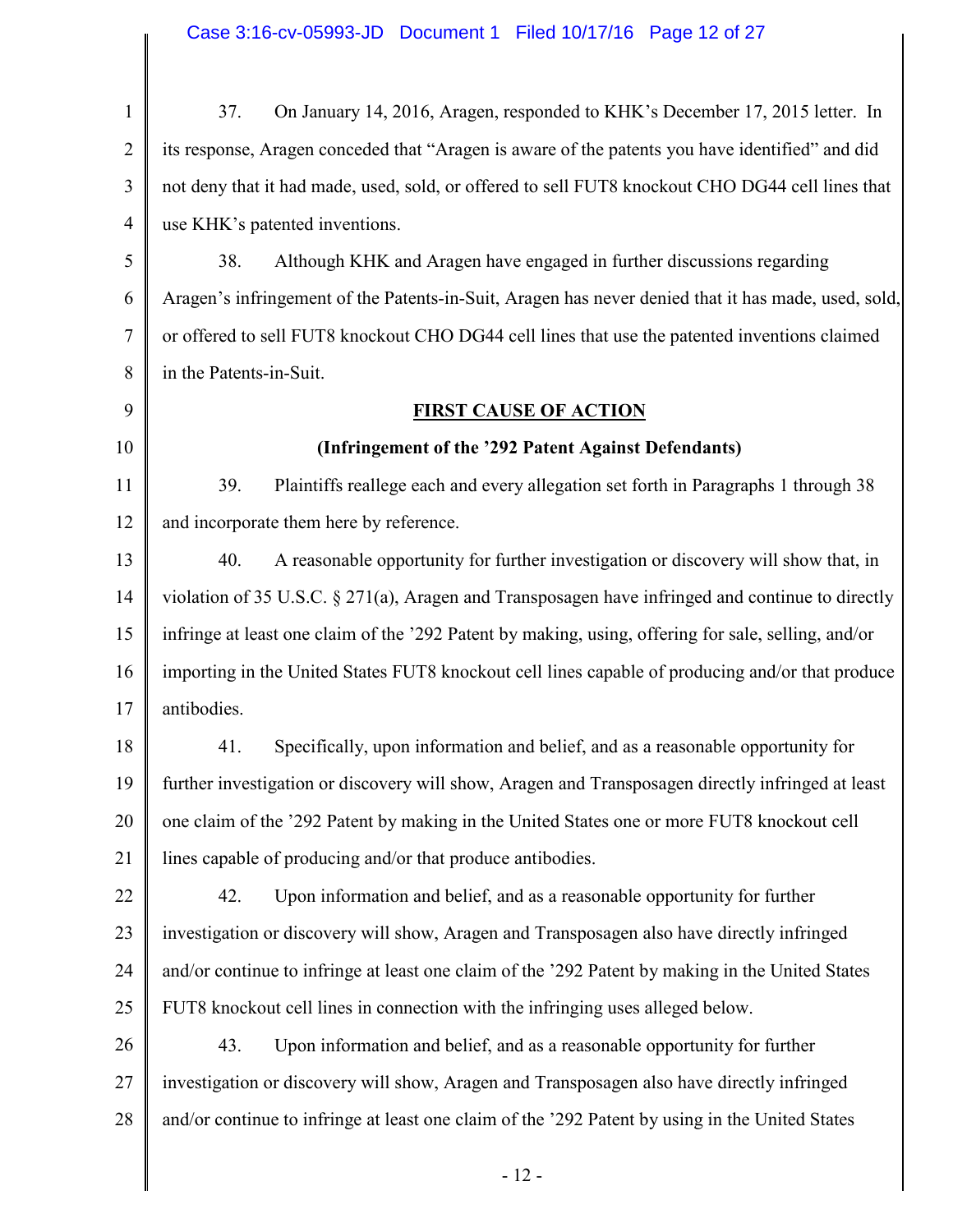#### Case 3:16-cv-05993-JD Document 1 Filed 10/17/16 Page 13 of 27

1 2 3 FUT8 knockout cell lines capable of producing and/or that produce antibodies to conduct research, including but not limited to research on the efficacy of the cell lines in producing afucosylated human therapeutics.

4 5 6 7 8 9 44. Upon information and belief, and as a reasonable opportunity for further investigation or discovery will show, Aragen and Transposagen also have directly infringed and/or continue to infringe at least one claim of the '292 Patent by using in the United States FUT8 knockout cell lines capable of producing and/or that produce antibodies to conduct testing, including but not limited to testing of the efficacy of the cell lines in producing afucosylated human therapeutics.

10 11 12 13 14 15 45. Upon information and belief, and as a reasonable opportunity for further investigation or discovery will show, Aragen and Transposagen also have directly infringed and/or continue to infringe at least one claim of the '292 Patent by using in the United States FUT8 knockout cell lines capable of producing and/or that produce antibodies for marketing purposes, including but not limited to demonstrating the efficacy of the cell lines in producing afucosylated human therapeutics.

16 17 18 19 20 21 46. Upon information and belief, and as a reasonable opportunity for further investigation or discovery will show, Aragen also has directly infringed and/or continues to infringe at least one claim of the '292 Patent by using in the United States FUT8 knockout cell lines capable of producing and/or that produce antibodies as part of protein expression and cell line development services offered to and provided to customers and end users, including industry and academic researchers.

22 23 24 25 26 47. Upon information and belief, and as a reasonable opportunity for further investigation or discovery will show, Transposagen also has directly infringed and/or continues to infringe at least one claim of the '292 Patent by using in the United States FUT8 knockout cell lines capable of producing and/or that produce antibodies as part of custom gene editing services offered to and provided to customers and end users, including industry and academic researchers.

27 28 48. Upon information and belief, and as a reasonable opportunity for further investigation or discovery will show, Aragen and/or Transposagen also have directly infringed

- 13 -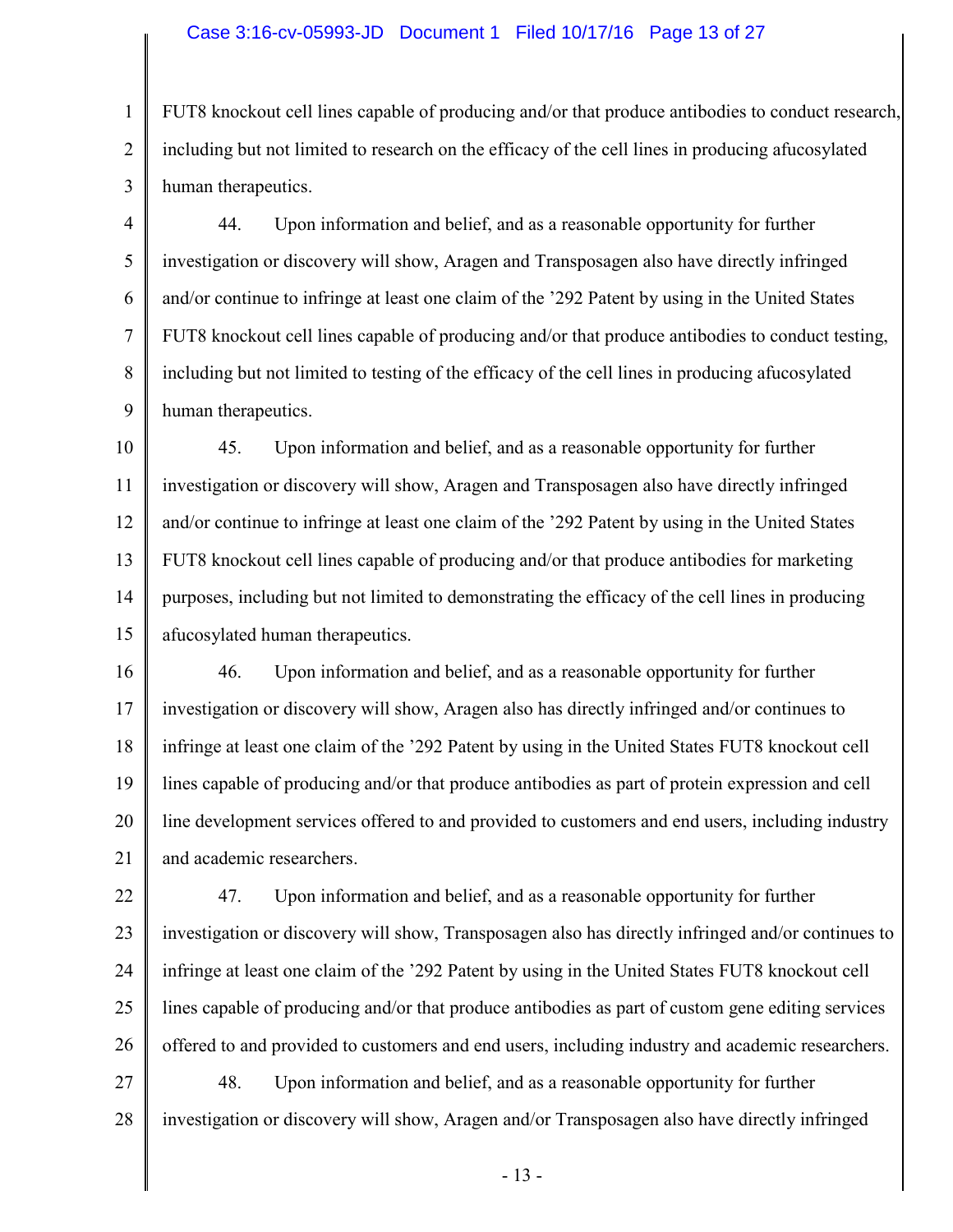## Case 3:16-cv-05993-JD Document 1 Filed 10/17/16 Page 14 of 27

1 2 3 and/or continue to infringe at least one claim of the '292 Patent by offering to sell, in the United States, to customers and end users, including industry and academic researchers, FUT8 knockout cell lines capable of producing and/or that produce antibodies.

4 5

6

7

8

49. Upon information and belief, and as a reasonable opportunity for further investigation or discovery will show, Transposagen also has directly infringed and/or continues to infringe at least one claim of the '292 Patent by offering to sell in the United States FUT8 knockout cell lines capable of producing and/or that produce antibodies to customers and end users, including industry and academic researchers, as part of gene editing kits.

9 10 11 12 13 50. Upon information and belief, and as a reasonable opportunity for further investigation or discovery will show, Transposagen also has directly infringed and/or continues to infringe at least one claim of the '292 Patent by using in the United States FUT8 knockout cell lines capable of producing and/or that produce antibodies as part of a screen for cells wherein the FUT8 gene has been knocked out.

14 15 16 17 51. Upon information and belief, and as a reasonable opportunity for further investigation or discovery will show, Transposagen also has directly infringed and/or continues to infringe at least one claim of the '292 Patent by using in the United States FUT8 knockout cell lines capable of producing and/or that produce antibodies for single cell cloning.

18 19 20 21 52. Upon information and belief, and as a reasonable opportunity for further investigation or discovery will show, Transposagen also has directly infringed and/or continues to infringe at least one claim of the '292 Patent by using in the United States FUT8 knockout cell lines capable of producing and/or that produce antibodies for genotyping.

22 23 24 25 26 53. Upon information and belief, and as a reasonable opportunity for further investigation or discovery will show, Transposagen also has directly infringed and/or continues to infringe at least one claim of the '292 Patent by using in the United States FUT8 knockout cell lines capable of producing and/or that produce antibodies for expanding the cell line and quality control purposes.

27 28 54. Upon information and belief, and as a reasonable opportunity for further investigation or discovery will show, Aragen also has directly infringed and/or continues to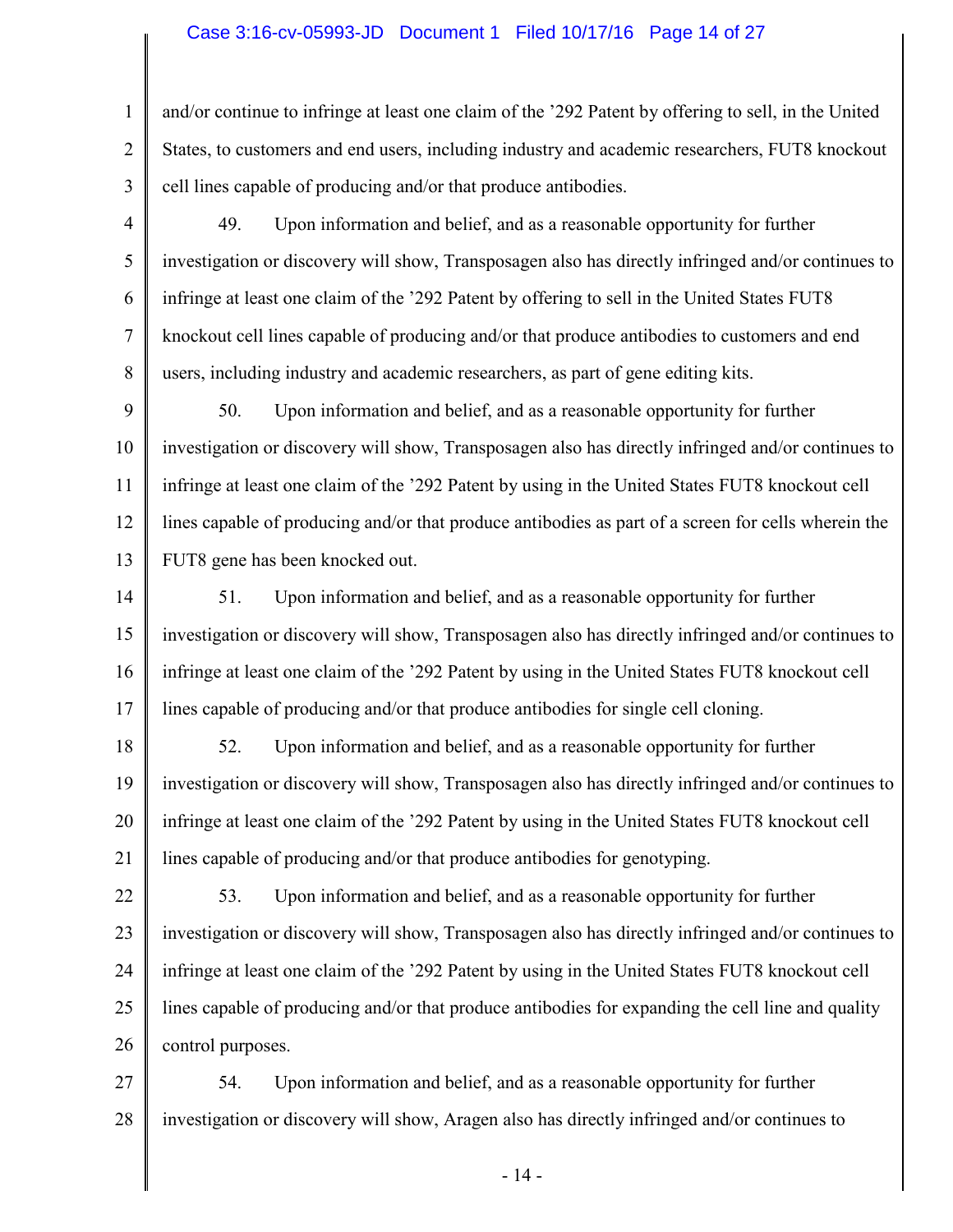#### Case 3:16-cv-05993-JD Document 1 Filed 10/17/16 Page 15 of 27

1 2 3 infringe at least one claim of the '292 Patent by selling in the United States FUT8 knockout cell lines capable of producing and/or that produce antibodies to customers and end users, including industry and academic researchers.

4 5 6 55. A reasonable opportunity for further investigation or discovery will show that third parties have directly infringed the '292 Patent by using in the United States FUT8 knockout cell lines supplied by Aragen and/or Transposagen.

7 8 9 56. A reasonable opportunity for further investigation or discovery will show that third parties have directly infringed the '292 Patent by making FUT8 knockout cell lines from FUT8 knockout cell lines supplied by Aragen and/or Transposagen in the United States.

10 11 12 13 57. A reasonable opportunity for further investigation or discovery will show that Aragen and/or Transposagen have provided customers, end users, and/or each other with materials for, instructions on, and assistance making and using FUT8 knockout cell lines, in the United States.

14 15 16 17 18 58. A reasonable opportunity for further investigation or discovery will show that Aragen and/or Transposagen have provided customers, end users, and/or each other with such materials, instructions, and assistance with knowledge of the '292 Patent and a specific intent that the FUT8 knockout cell lines will be made and/or will be used in a way that infringes at least one claim of the '292 Patent.

19 20 21 22 59. On information and belief, and as a reasonable opportunity for further investigation or discovery will show, the third parties to whom Aragen and/or Transposagen have sold, provided, or otherwise supplied with FUT8 knockout cell lines have made in the United States one or more FUT8 knockout cell lines that infringe at least one claim of the '292 Patent.

23

24

25

26

60. On information and belief, and as a reasonable opportunity for further investigation or discovery will show, the third parties to whom Aragen and/or Transposagen have sold, provided, or otherwise supplied with FUT8 knockout cell lines have used in the United States one or more FUT8 knockout cell lines that infringe at least one claim of the '292 Patent.

27 28 61. A reasonable opportunity for further investigation or discovery will show that, in violation of 35 U.S.C. § 271(b), Aragen and Transposagen have indirectly infringed and will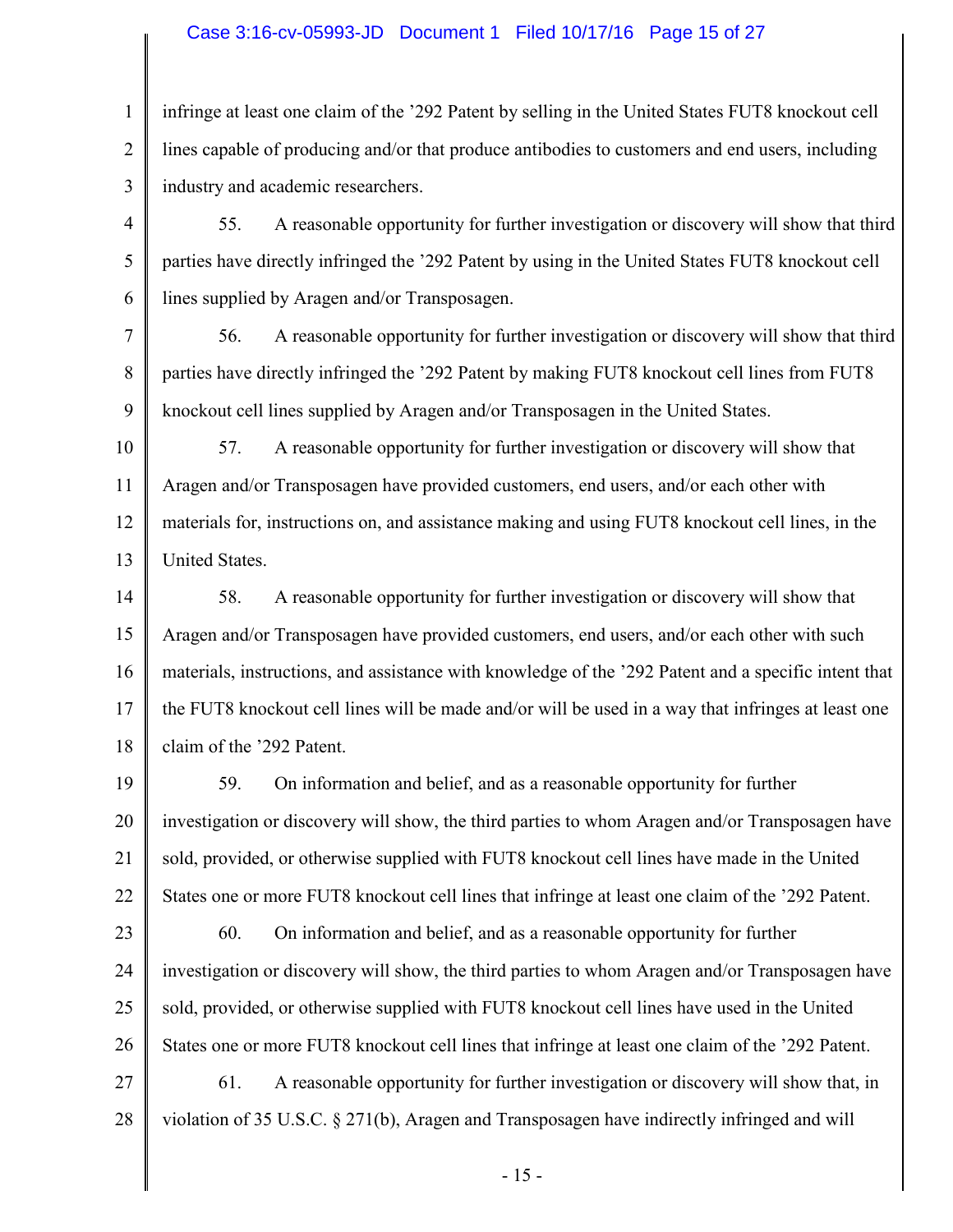# Case 3:16-cv-05993-JD Document 1 Filed 10/17/16 Page 16 of 27

 $\blacksquare$ 

| 1              | continue to indirectly infringe at least one claim of the '292 Patent by inducing direct        |  |  |  |  |
|----------------|-------------------------------------------------------------------------------------------------|--|--|--|--|
| $\overline{2}$ | infringement of the '292 Patent by customers, end users, and/or each other.                     |  |  |  |  |
| 3              | 62.<br>A reasonable opportunity for further investigation or discovery will show that           |  |  |  |  |
| $\overline{4}$ | FUT8 knockout cell lines are not a staple article or commodity of commerce suitable for any     |  |  |  |  |
| 5              | substantial uses that do not infringe the '292 Patent.                                          |  |  |  |  |
| 6              | 63.<br>A reasonable opportunity for further investigation or discovery will show that           |  |  |  |  |
| 7              | Aragen and/or Transposagen have offered to sell and/or sold in the United States FUT8 knockout  |  |  |  |  |
| 8              | cell lines, as described above, with knowledge that they are especially adapted for use in a    |  |  |  |  |
| 9              | manner that infringes at least one claim of the '292 Patent.                                    |  |  |  |  |
| 10             | A reasonable opportunity for further investigation or discovery will show that, in<br>64.       |  |  |  |  |
| 11             | violation of 35 U.S.C. § 271(c), Aragen and Transposagen have indirectly infringed and will     |  |  |  |  |
| 12             | continue to indirectly infringe at least one claim of '292 Patent by contributing to direct     |  |  |  |  |
| 13             | infringement of the '292 Patent by customers, end users, and/or each other.                     |  |  |  |  |
| 14             | 65.<br>On information and belief, Aragen and Transposagen will continue their                   |  |  |  |  |
| 15             | infringement of the '292 Patent unless enjoined by this Court.                                  |  |  |  |  |
| 16             | Plaintiffs have suffered and will continue to suffer irreparable harm as a result of<br>66.     |  |  |  |  |
| 17             | Aragen and Transposagen's infringements of the '292 Patent.                                     |  |  |  |  |
| 18             | 67.<br>Plaintiffs are entitled to all remedies at law and equity, including, but not limited    |  |  |  |  |
| 19             | to, an injunction against Aragen and Transposagen's infringement of the '292 Patent pursuant to |  |  |  |  |
| 20             | 35 U.S.C. § 283.                                                                                |  |  |  |  |
| 21             | 68.<br>Plaintiffs have suffered and will continue to suffer monetary damages as a result of     |  |  |  |  |
| 22             | Aragen and Transposagen's infringement of the '292 Patent.                                      |  |  |  |  |
| 23             | 69.<br>On information and belief, Aragen and Transposagen's infringements of the '292           |  |  |  |  |
| 24             | Patent have been with actual knowledge of the '292 Patent.                                      |  |  |  |  |
| 25             | 70.<br>Based on this information and belief, Aragen and Transposagen's infringements of         |  |  |  |  |
| 26             | the '292 Patent have been willful.                                                              |  |  |  |  |
| 27             | 71.<br>Plaintiffs are entitled to damages for Aragen and Transposagen's infringements of        |  |  |  |  |
| 28             | the '292 Patent, including, but not limited to, damages pursuant to 35 U.S.C. §§ 284, 285.      |  |  |  |  |
|                | $-16-$                                                                                          |  |  |  |  |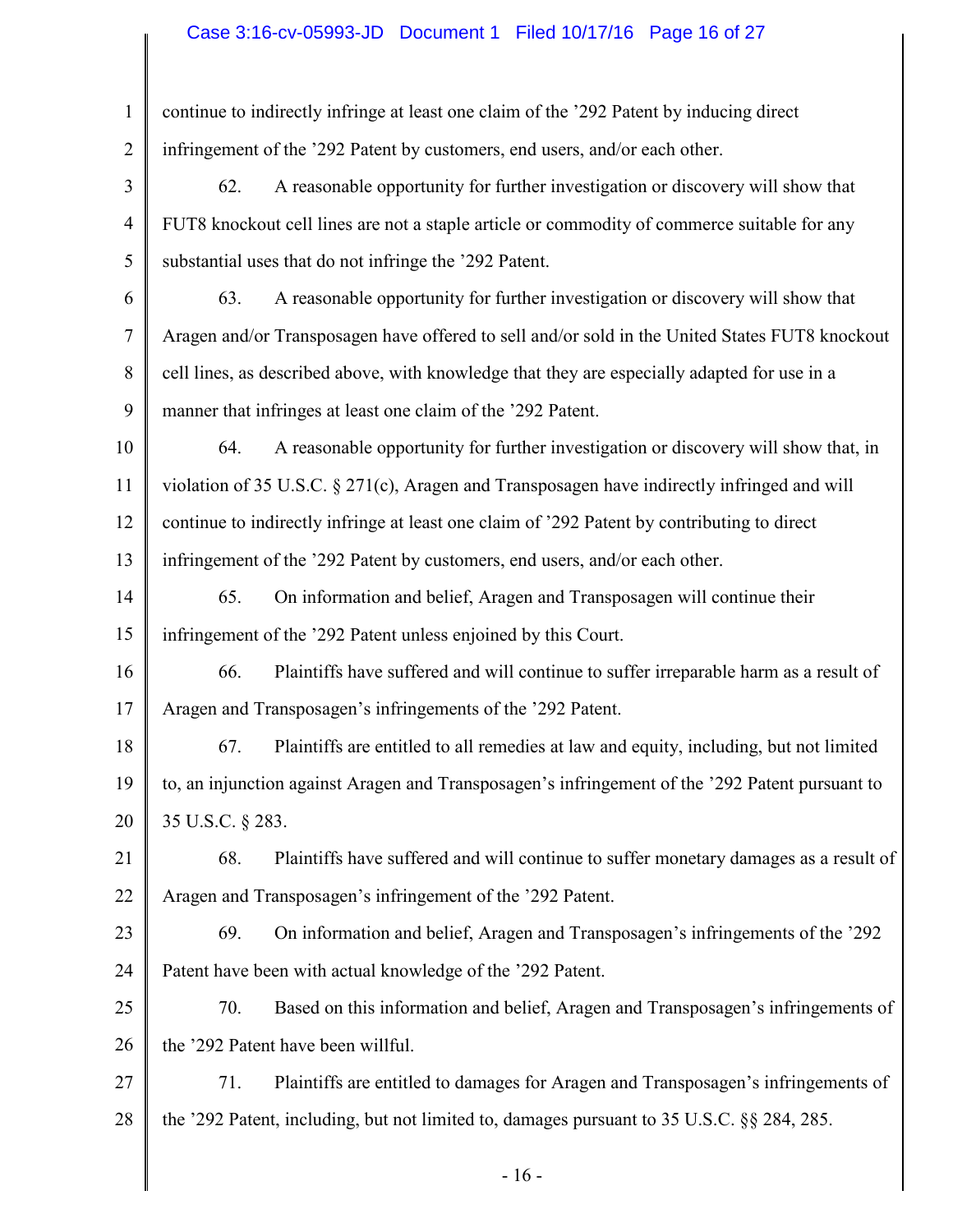# **SECOND CAUSE OF ACTION**

## **(Infringement of the '446 Patent Against Defendants)**

72. Plaintiffs reallege each and every allegation set forth in Paragraphs 1 through 71 and incorporate them here by reference.

73. A reasonable opportunity for further investigation or discovery will show that, in violation of 35 U.S.C. § 271(a), Aragen and Transposagen have infringed and continue to directly infringe at least one claim of the '446 Patent by making, using, offering for sale, selling, and/or importing in the United States FUT8 knockout cell lines that produce antibodies.

9 12 74. Specifically, upon information and belief, and as a reasonable opportunity for further investigation or discovery will show, Aragen and Transposagen directly infringed at least one claim of the '446 Patent by making in the United States one or more FUT8 knockout cell lines that produce antibodies.

13 14 15 16 17 75. Upon information and belief, and as a reasonable opportunity for further investigation or discovery will show, Aragen and Transposagen also have directly infringed and/or continue to infringe at least one claim of the '446 Patent by making in the United States FUT8 knockout cell lines that produce antibodies in connection with the infringing uses alleged below.

18 19 20 21 22 76. Upon information and belief, and as a reasonable opportunity for further investigation or discovery will show, Aragen and Transposagen also have directly infringed and/or continue to infringe at least one claim of the '446 Patent by using in the United States FUT8 knockout cell lines that produce antibodies to conduct research, including but not limited to research on the efficacy of the cell lines in producing afucosylated human therapeutics.

- 23 24 25 26 27 77. Upon information and belief, and as a reasonable opportunity for further investigation or discovery will show, Aragen and Transposagen also have directly infringed and/or continue to infringe at least one claim of the '446 Patent by using in the United States FUT8 knockout cell lines that produce antibodies to conduct testing, including but not limited to testing of the efficacy of the cell lines in producing afucosylated human therapeutics.
- 28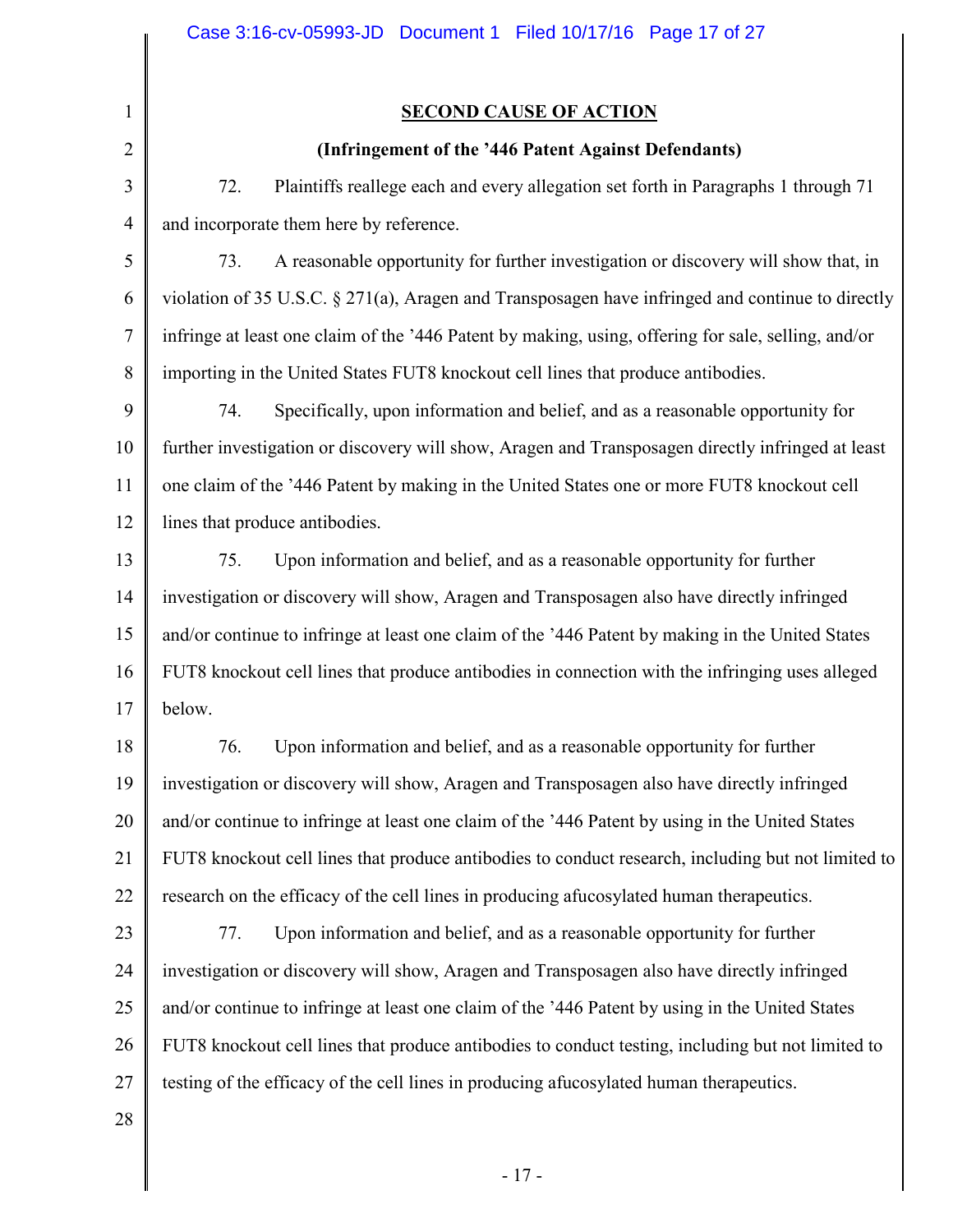1 2 3 4 5 6 78. Upon information and belief, and as a reasonable opportunity for further investigation or discovery will show, Aragen and Transposagen also have directly infringed and/or continue to infringe at least one claim of the '446 Patent by using in the United States FUT8 knockout cell lines that produce antibodies for marketing purposes, including but not limited to demonstrating the efficacy of the cell lines in producing afucosylated human therapeutics.

7 8 9 10 11 79. Upon information and belief, and as a reasonable opportunity for further investigation or discovery will show, Aragen also has directly infringed and/or continues to infringe at least one claim of the '446 Patent by using in the United States FUT8 knockout cell lines that produce antibodies as part of protein expression and cell line development services offered to and provided to customers and end users, including industry and academic researchers.

12 13 14 15 16 80. Upon information and belief, and as a reasonable opportunity for further investigation or discovery will show, Aragen and/or Transposagen also have directly infringed and/or continue to infringe at least one claim of the '446 Patent by offering to sell, in the United States, to customers and end users, including industry and academic researchers, FUT8 knockout cell lines that produce antibodies.

17 18 19 20 21 81. Upon information and belief, and as a reasonable opportunity for further investigation or discovery will show, Transposagen also has directly infringed and/or continues to infringe at least one claim of the '446 Patent by offering to sell in the United States FUT8 knockout cell lines that produce antibodies to customers and end users, including industry and academic researchers, as part of gene editing kits.

22 23 24 25 82. Upon information and belief, and as a reasonable opportunity for further investigation or discovery will show, Transposagen also has directly infringed and/or continues to infringe at least one claim of the '446 Patent by using in the United States FUT8 knockout cell lines that produce antibodies for single cell cloning.

26 27 83. Upon information and belief, and as a reasonable opportunity for further investigation or discovery will show, Transposagen also has directly infringed and/or continues to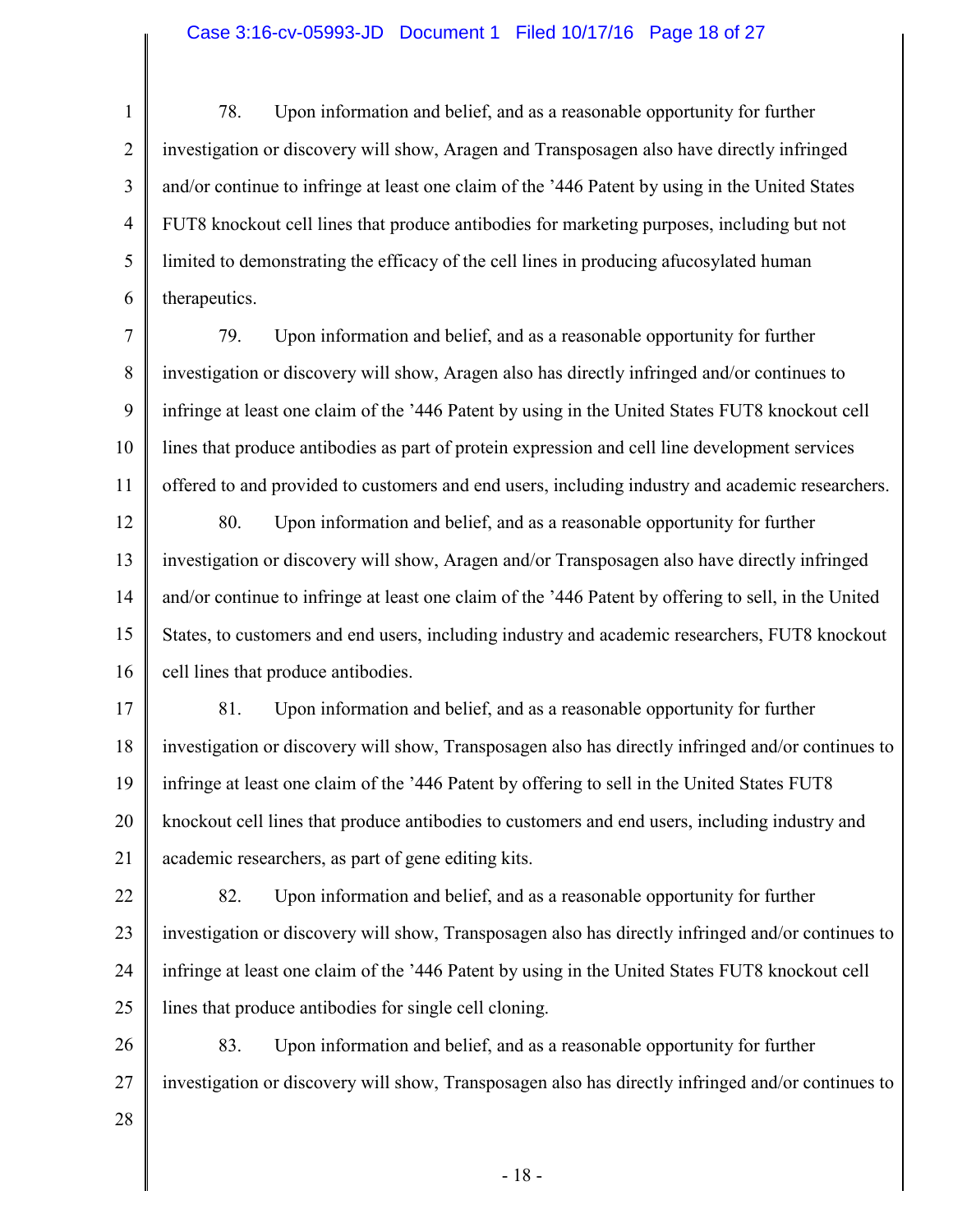## Case 3:16-cv-05993-JD Document 1 Filed 10/17/16 Page 19 of 27

1 2 infringe at least one claim of the '446 Patent by using in the United States FUT8 knockout cell lines that produce antibodies for genotyping.

3 4 5 6 84. Upon information and belief, and as a reasonable opportunity for further investigation or discovery will show, Transposagen also has directly infringed and/or continues to infringe at least one claim of the '446 Patent by using in the United States FUT8 knockout cell lines that produce antibodies for expanding the cell line and quality control purposes.

7 8 9 10 11 85. Upon information and belief, and as a reasonable opportunity for further investigation or discovery will show, Aragen also has directly infringed and/or continues to infringe at least one claim of the '446 Patent by selling in the United States FUT8 knockout cell lines that produce antibodies to customers and end users, including industry and academic researchers.

12 13 14 86. A reasonable opportunity for further investigation or discovery will show that third parties have directly infringed the '446 Patent by using in the United States FUT8 knockout cell lines supplied by Aragen and/or Transposagen to produce antibodies.

15 16 17 87. A reasonable opportunity for further investigation or discovery will show that third parties have directly infringed the '446 Patent by making FUT8 knockout cell lines from FUT8 knockout cell lines supplied by Aragen and/or Transposagen in the United States.

18 19 20 21 88. A reasonable opportunity for further investigation or discovery will show that Aragen and/or Transposagen have provided customers, end users, and/or each other with materials for, instructions on, and assistance making and using in the United States FUT8 knockout cell line to produce antibodies.

22 23 24 25 26 89. A reasonable opportunity for further investigation or discovery will show that Aragen and/or Transposagen have provided customers, end users, and/or each other with such materials, instructions, and assistance with knowledge of the '446 Patent and a specific intent that FUT8 knockout cell lines that produce antibodies will be made and/or will be used in a way that infringes at least one claim of the '446 Patent.

27 28 90. On information and belief, and as a reasonable opportunity for further investigation or discovery will show, the third parties to whom Aragen and/or Transposagen have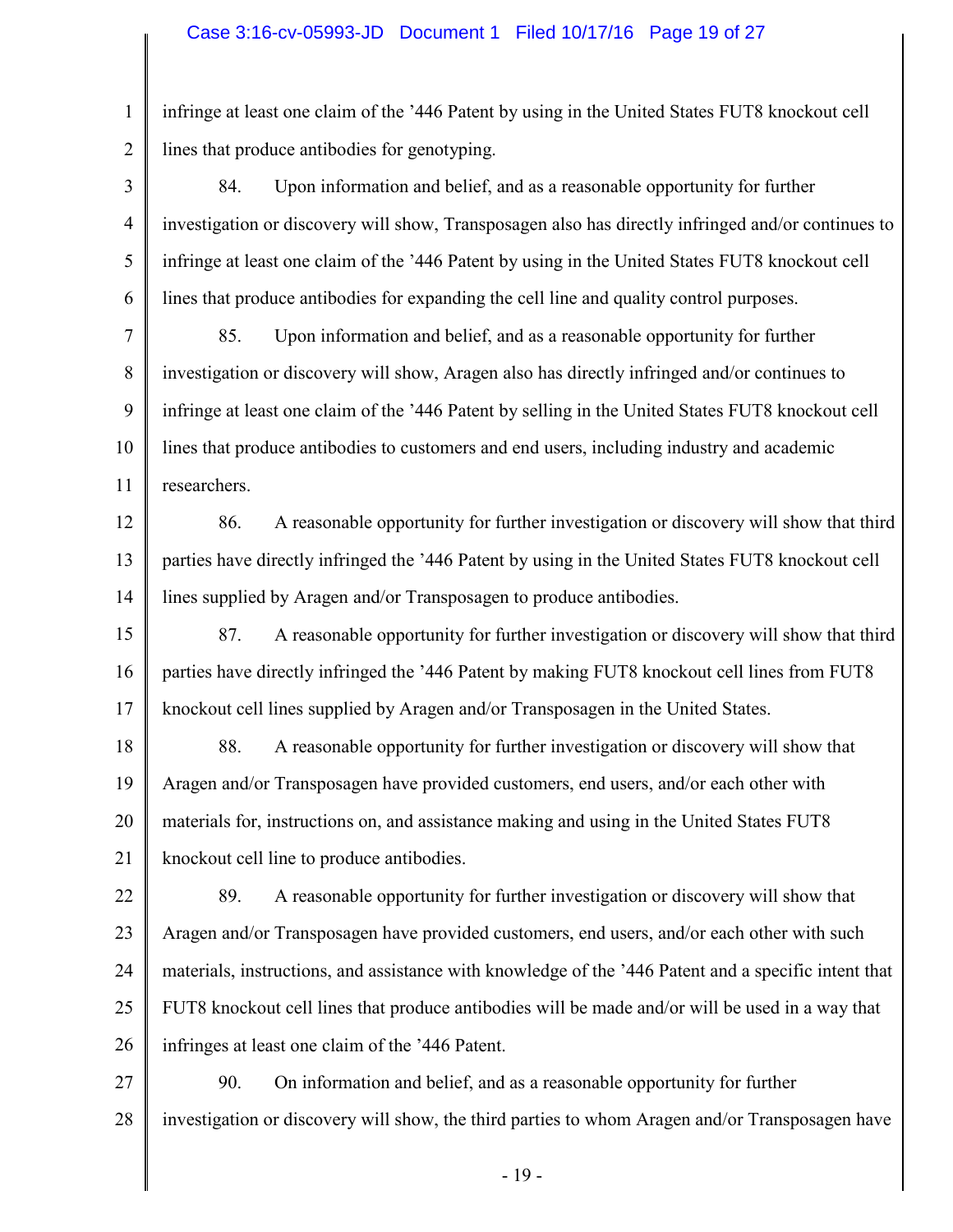# Case 3:16-cv-05993-JD Document 1 Filed 10/17/16 Page 20 of 27

| $\mathbf{1}$   | sold, provided, or otherwise supplied with FUT8 knockout cell lines have made in the United     |  |  |  |  |
|----------------|-------------------------------------------------------------------------------------------------|--|--|--|--|
| $\overline{2}$ | States one or more FUT8 knockout cell lines that produce antibodies.                            |  |  |  |  |
| 3              | On information and belief, and as a reasonable opportunity for further<br>91.                   |  |  |  |  |
| $\overline{4}$ | investigation or discovery will show, the third parties to whom Aragen and/or Transposagen have |  |  |  |  |
| 5              | sold, provided, or otherwise supplied with FUT8 knockout cell lines have used in the United     |  |  |  |  |
| 6              | States one or more FUT8 knockout cell lines that produce antibodies.                            |  |  |  |  |
| 7              | A reasonable opportunity for further investigation or discovery will show that, in<br>92.       |  |  |  |  |
| 8              | violation of 35 U.S.C. § 271(b), Aragen and Transposagen have indirectly infringed and will     |  |  |  |  |
| 9              | continue to indirectly infringe at least one claim of the '446 Patent by inducing direct        |  |  |  |  |
| 10             | infringement of the '446 Patent by customers, end users, and/or each other.                     |  |  |  |  |
| 11             | A reasonable opportunity for further investigation or discovery will show that<br>93.           |  |  |  |  |
| 12             | FUT8 knockout cell lines are not a staple article or commodity of commerce suitable for any     |  |  |  |  |
| 13             | substantial uses that do not infringe the '446 Patent.                                          |  |  |  |  |
| 14             | A reasonable opportunity for further investigation or discovery will show that<br>94.           |  |  |  |  |
| 15             | Aragen and/or Transposagen have offered to sell and/or sold in the United States FUT8 knockout  |  |  |  |  |
| 16             | cell lines, as described above, with knowledge that they are especially adapted for use in a    |  |  |  |  |
| 17             | manner that infringes at least one claim of the '446 Patent.                                    |  |  |  |  |
| 18             | A reasonable opportunity for further investigation or discovery will show that, in<br>95.       |  |  |  |  |
| 19             | violation of 35 U.S.C. § 271(c), Aragen and Transposagen have indirectly infringed and will     |  |  |  |  |
| 20             | continue to indirectly infringe at least one claim of '446 Patent by contributing to direct     |  |  |  |  |
| 21             | infringement of the '446 Patent by customers, end users, and/or each other.                     |  |  |  |  |
| 22             | On information and belief, Aragen and Transposagen will continue their<br>96.                   |  |  |  |  |
| 23             | infringement of the '446 Patent unless enjoined by this Court.                                  |  |  |  |  |
| 24             | Plaintiffs have suffered and will continue to suffer irreparable harm as a result of<br>97.     |  |  |  |  |
| 25             | Aragen and Transposagen's infringements of the '446 Patent.                                     |  |  |  |  |
| 26             | 98.<br>Plaintiffs are entitled to all remedies at law and equity, including, but not limited    |  |  |  |  |
| 27             | to, an injunction against Aragen and Transposagen's infringement of the '446 Patent pursuant to |  |  |  |  |
| 28             | 35 U.S.C. § 283.                                                                                |  |  |  |  |
|                | $-20-$                                                                                          |  |  |  |  |
|                |                                                                                                 |  |  |  |  |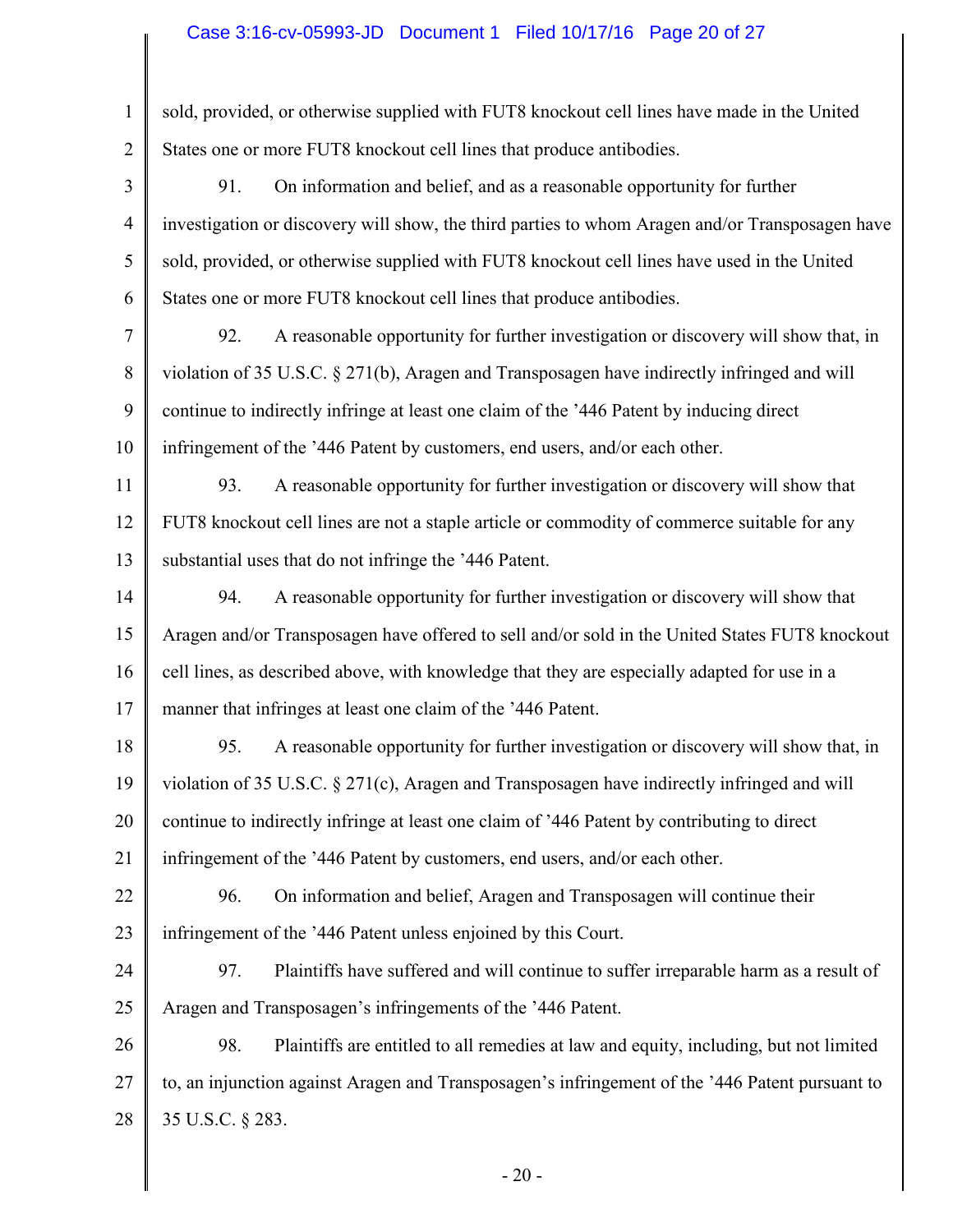|                | Case 3:16-cv-05993-JD  Document 1  Filed 10/17/16  Page 21 of 27                                    |  |  |  |  |
|----------------|-----------------------------------------------------------------------------------------------------|--|--|--|--|
| $\mathbf{1}$   | Plaintiffs have suffered and will continue to suffer monetary damages as a result of<br>99.         |  |  |  |  |
| $\overline{2}$ | Aragen and Transposagen's infringement of the '446 Patent.                                          |  |  |  |  |
| 3              | 100.<br>On information and belief, Aragen and Transposagen's infringements of the '446              |  |  |  |  |
| $\overline{4}$ | Patent have been with actual knowledge of the '446 Patent.                                          |  |  |  |  |
| 5              | 101.<br>Based on this information and belief, Aragen and Transposagen's infringements of            |  |  |  |  |
| 6              | the '446 Patent have been willful.                                                                  |  |  |  |  |
| 7              | Plaintiffs are entitled to damages for Aragen and Transposagen's infringements of<br>102.           |  |  |  |  |
| 8              | the '446 Patent, including, but not limited to, damages pursuant to 35 U.S.C. §§ 284, 285.          |  |  |  |  |
| 9              | <b>THIRD CAUSE OF ACTION</b>                                                                        |  |  |  |  |
| 10             | (Infringement of the '232 Patent Against Defendants)                                                |  |  |  |  |
| 11             | Plaintiffs reallege each and every allegation set forth in Paragraphs 1 through 102<br>103.         |  |  |  |  |
| 12             | and incorporate them here by reference.                                                             |  |  |  |  |
| 13             | A reasonable opportunity for further investigation or discovery will show that, in<br>104.          |  |  |  |  |
| 14             | violation of 35 U.S.C. § 271(a), Aragen and Transposagen have infringed and continue to directly    |  |  |  |  |
| 15             | infringe at least one claim of the '232 Patent by making, using, offering for sale, selling, and/or |  |  |  |  |
| 16             | importing in the United States FUT8 knockout cell lines.                                            |  |  |  |  |
| 17             | Specifically, upon information and belief, and as a reasonable opportunity for<br>105.              |  |  |  |  |
| 18             | further investigation or discovery will show, Aragen and Transposagen directly infringed at least   |  |  |  |  |
| 19             | one claim of the '232 Patent by making in the United States one or more FUT8 knockout cell          |  |  |  |  |
| 20             | lines.                                                                                              |  |  |  |  |
| 21             | Upon information and belief, and as a reasonable opportunity for further<br>106.                    |  |  |  |  |
| 22             | investigation or discovery will show, Aragen and Transposagen also have directly infringed          |  |  |  |  |
| 23             | and/or continue to infringe at least one claim of the '232 Patent by making in the United States    |  |  |  |  |
| 24             | FUT8 knockout cell lines prior to the introduction of an exogenous nucleic acid encoding an         |  |  |  |  |
| 25             | antibody of interest into the cell line.                                                            |  |  |  |  |
| 26             | Upon information and belief, and as a reasonable opportunity for further<br>107.                    |  |  |  |  |
| 27             | investigation or discovery will show, Aragen and Transposagen also have directly infringed          |  |  |  |  |
| 28             |                                                                                                     |  |  |  |  |
|                | $-21-$                                                                                              |  |  |  |  |
|                |                                                                                                     |  |  |  |  |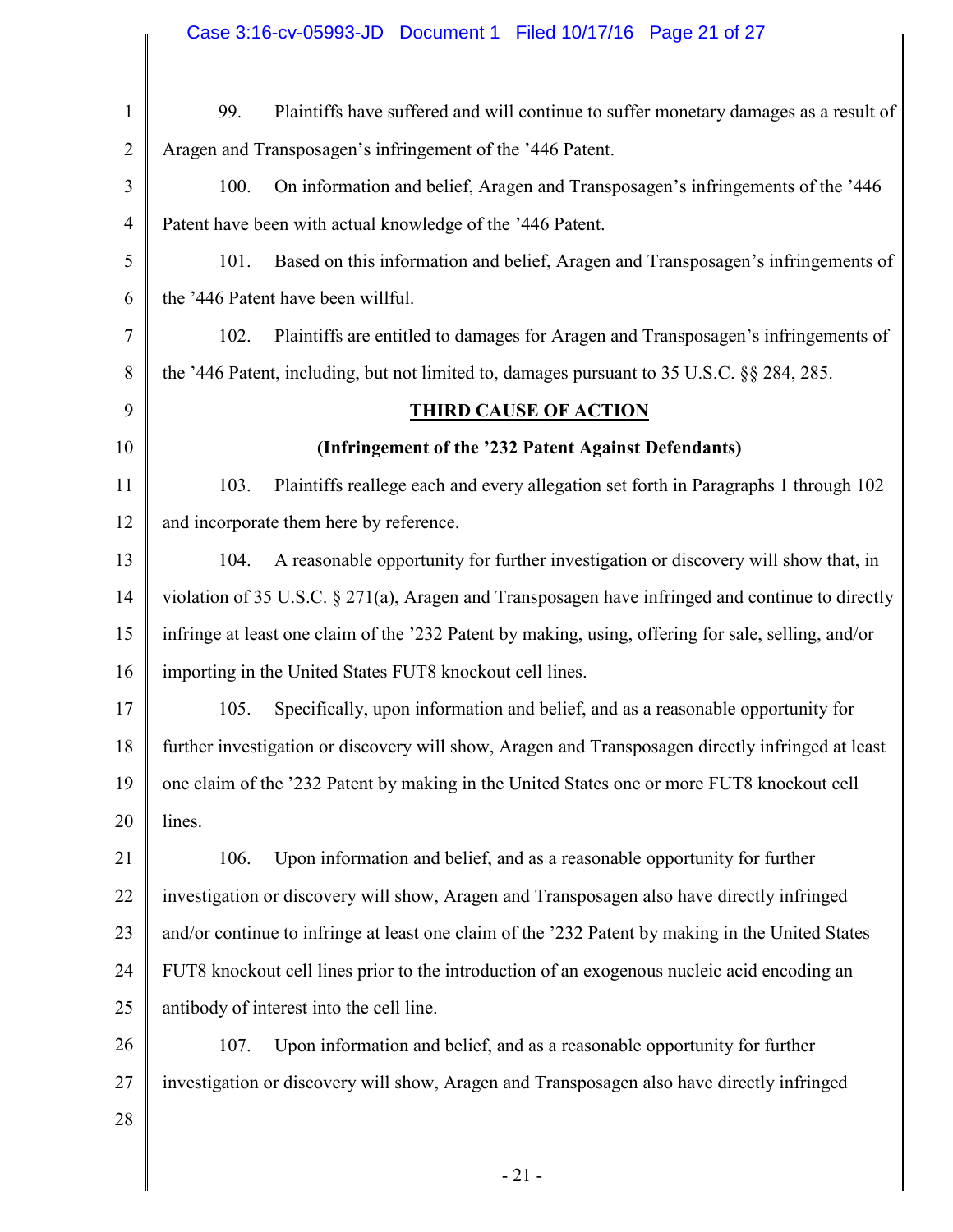#### Case 3:16-cv-05993-JD Document 1 Filed 10/17/16 Page 22 of 27

1 2 and/or continue to infringe at least one claim of the '232 Patent by making in the United States FUT8 knockout cell lines in connection with the infringing uses alleged below.

4 108. Upon information and belief, and as a reasonable opportunity for further investigation or discovery will show, Aragen and Transposagen also have directly infringed and/or continue to infringe at least one claim of the '232 Patent by using in the United States FUT8 knockout cell lines to conduct research, including but not limited to research on the efficacy of the cell lines in producing afucosylated human therapeutics.

8 9 10 11 12 109. Upon information and belief, and as a reasonable opportunity for further investigation or discovery will show, Aragen and Transposagen also have directly infringed and/or continue to infringe at least one claim of the '232 Patent by using in the United States FUT8 knockout cell lines to conduct testing, including but not limited to testing of the efficacy of the cell lines in producing afucosylated human therapeutics.

13 14 15 16 17 110. Upon information and belief, and as a reasonable opportunity for further investigation or discovery will show, Aragen and Transposagen also have directly infringed and/or continue to infringe at least one claim of the '232 Patent by using in the United States FUT8 knockout cell lines for marketing purposes, including but not limited to demonstrating the efficacy of the cell lines in producing afucosylated human therapeutics.

18 19 20 21 22 111. Upon information and belief, and as a reasonable opportunity for further investigation or discovery will show, Aragen also has directly infringed and/or continues to infringe at least one claim of the '232 Patent by using in the United States FUT8 knockout cell lines as part of protein expression and cell line development services offered to and provided to customers and end users, including industry and academic researchers.

23 24

25

26

27

3

5

6

7

112. Upon information and belief, and as a reasonable opportunity for further investigation or discovery will show, Transposagen also has directly infringed and/or continues to infringe at least one claim of the '232 Patent by using in the United States FUT8 knockout cell lines as part of custom gene editing services offered to and provided to customers and end users, including industry and academic researchers.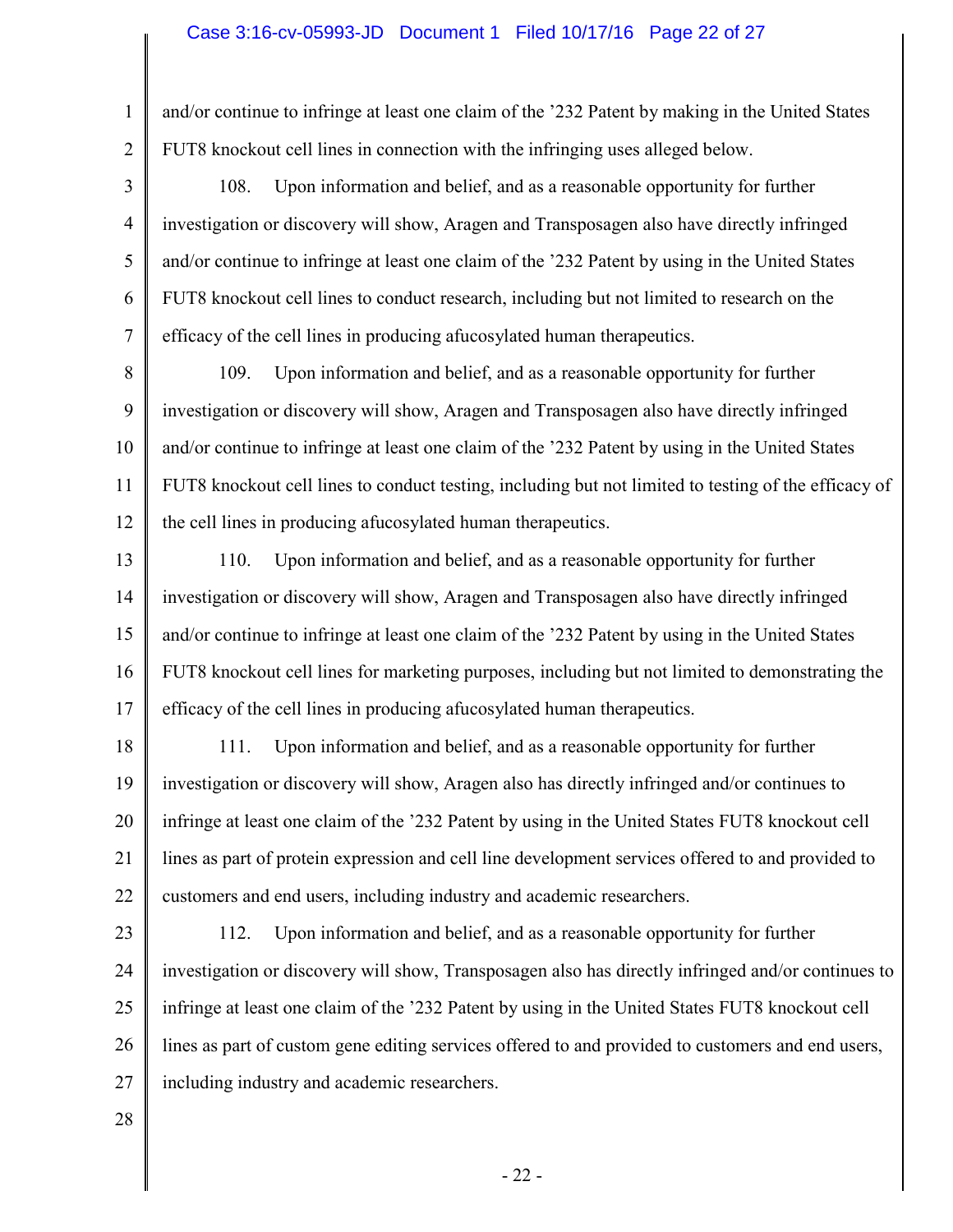1 2 3 4 5 113. Upon information and belief, and as a reasonable opportunity for further investigation or discovery will show, Aragen and/or Transposagen also have directly infringed and/or continue to infringe at least one claim of the '232 Patent by offering to sell, in the United States, to customers and end users, including industry and academic researchers, FUT8 knockout cell lines.

6 7 8 9 10 114. Upon information and belief, and as a reasonable opportunity for further investigation or discovery will show, Transposagen also has directly infringed and/or continues to infringe at least one claim of the '232 Patent by offering to sell in the United States FUT8 knockout cell lines to customers and end users, including industry and academic researchers, as part of gene editing kits.

11 12 13 14 115. Upon information and belief, and as a reasonable opportunity for further investigation or discovery will show, Transposagen also has directly infringed and/or continues to infringe at least one claim of the '232 Patent by using in the United States FUT8 knockout cell lines as part of a screen for cells wherein the FUT8 gene has been knocked out.

15 16 17 18 116. Upon information and belief, and as a reasonable opportunity for further investigation or discovery will show, Transposagen also has directly infringed and/or continues to infringe at least one claim of the '232 Patent by using in the United States FUT8 knockout cell lines for single cell cloning.

19 20 21 22 117. Upon information and belief, and as a reasonable opportunity for further investigation or discovery will show, Transposagen also has directly infringed and/or continues to infringe at least one claim of the '232 Patent by using in the United States FUT8 knockout cell lines for genotyping.

23

24 25 26 118. Upon information and belief, and as a reasonable opportunity for further investigation or discovery will show, Transposagen also has directly infringed and/or continues to infringe at least one claim of the '232 Patent by using in the United States FUT8 knockout cell lines for expanding the cell line and quality control purposes.

27 28 119. Upon information and belief, and as a reasonable opportunity for further investigation or discovery will show, Aragen also has directly infringed and/or continues to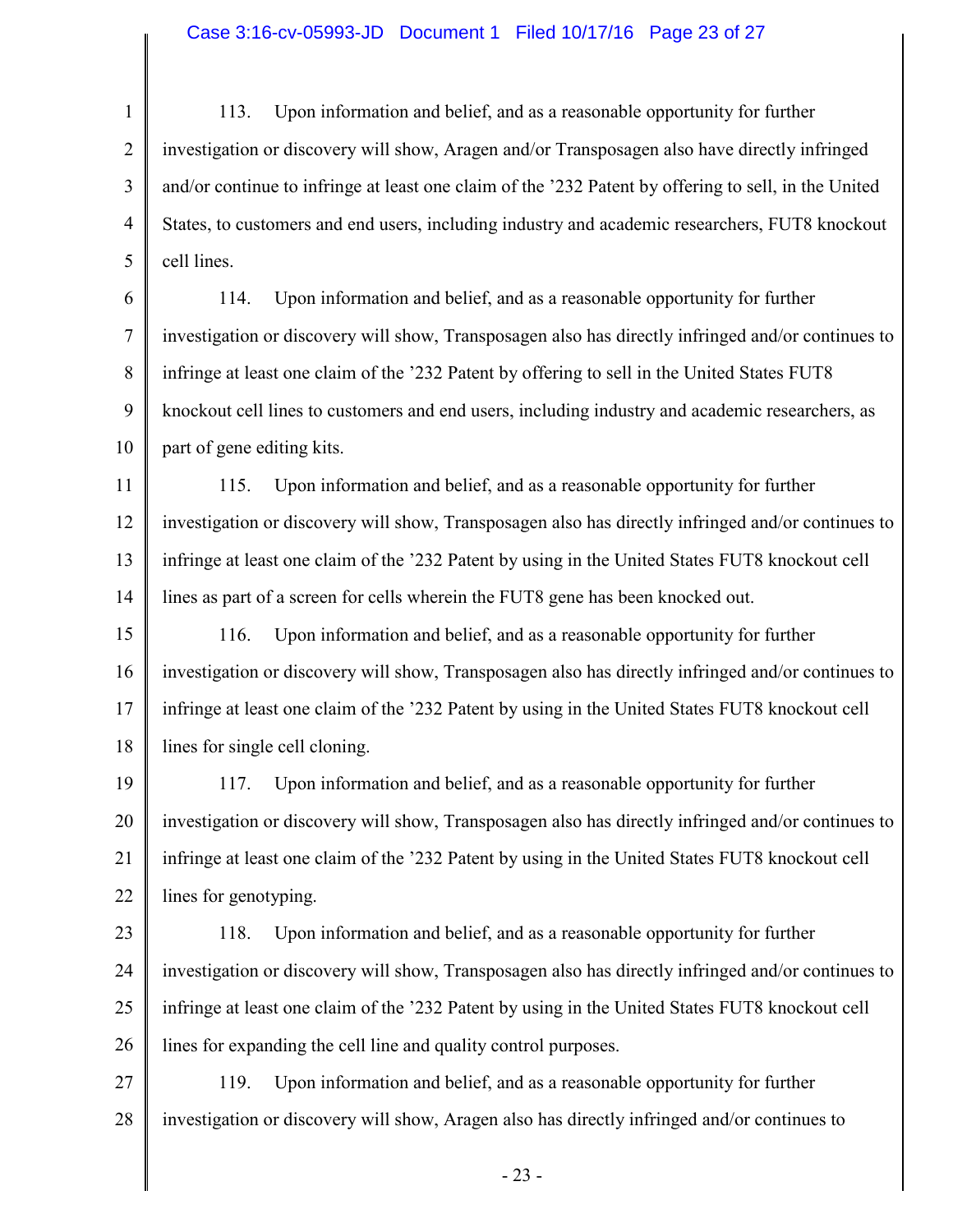## Case 3:16-cv-05993-JD Document 1 Filed 10/17/16 Page 24 of 27

1 2 infringe at least one claim of the '232 Patent by selling in the United States FUT8 knockout cell lines to customers and end users, including industry and academic researchers.

3 4 5 120. A reasonable opportunity for further investigation or discovery will show that third parties have directly infringed the '232 Patent by using in the United States FUT8 knockout cell lines supplied by Aragen and/or Transposagen.

6

7

8

121. A reasonable opportunity for further investigation or discovery will show that third parties have directly infringed the '232 Patent by making FUT8 knockout cell lines supplied by Aragen and/or Transposagen in the United States.

9 10 11 12 122. A reasonable opportunity for further investigation or discovery will show that Aragen and/or Transposagen have provided customers, end users, and/or each other with materials for, instructions on, and assistance making and using FUT8 knockout cell line, in the United States.

13 14 15 16 17 123. A reasonable opportunity for further investigation or discovery will show that Aragen and/or Transposagen have provided customers, end users, and/or each other with such materials, instructions, and assistance with knowledge of the '232 Patent and a specific intent that the FUT8 knockout cell lines will be made and/or will be used in a way that infringes at least one claim of the '232 Patent.

18 19 20 21 124. On information and belief, and as a reasonable opportunity for further investigation or discovery will show, the third parties to whom Aragen and/or Transposagen have sold, provided, or otherwise supplied with the FUT8 knockout cell lines have made in the United States one or more FUT8 knockout cell lines that infringe at least one claim of the '232 Patent.

22 23 24 25 26 125. On information and belief, and as a reasonable opportunity for further investigation or discovery will show, the third parties to whom Aragen and/or Transposagen have sold, provided, or otherwise supplied with the accused FUT8 knockout cell lines have used in the United States one or more FUT8 knockout cell lines that infringe at least one claim of the '232 Patent.

27 28 126. A reasonable opportunity for further investigation or discovery will show that, in violation of 35 U.S.C. § 271(b), Aragen and Transposagen have indirectly infringed and will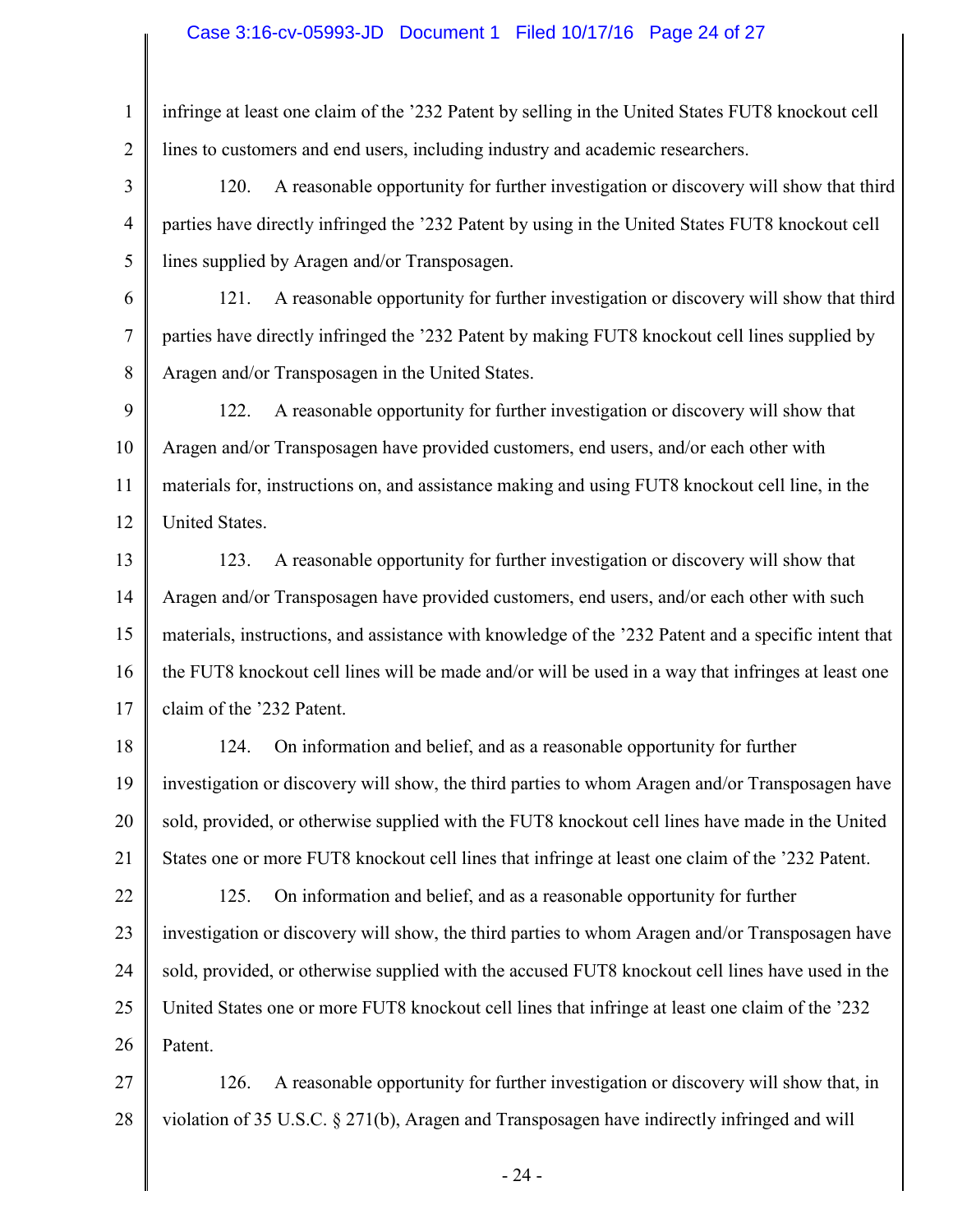# Case 3:16-cv-05993-JD Document 1 Filed 10/17/16 Page 25 of 27

 $\mathsf{l}$ 

| $\mathbf{1}$   | continue to indirectly infringe at least one claim of the '232 Patent by inducing direct         |  |  |  |  |
|----------------|--------------------------------------------------------------------------------------------------|--|--|--|--|
| $\overline{2}$ | infringement of the '232 Patent by customers, end users, and/or each other.                      |  |  |  |  |
| 3              | A reasonable opportunity for further investigation or discovery will show that<br>127.           |  |  |  |  |
| $\overline{4}$ | FUT8 knockout cell lines are not a staple article or commodity of commerce suitable for any      |  |  |  |  |
| 5              | substantial uses that do not infringe the '232 Patent.                                           |  |  |  |  |
| 6              | A reasonable opportunity for further investigation or discovery will show that<br>128.           |  |  |  |  |
| $\tau$         | Aragen and/or Transposagen have offered to sell and/or sold in the United States FUT8 knockout   |  |  |  |  |
| 8              | cell lines, as described above, with knowledge that it is especially adapted for use in a manner |  |  |  |  |
| 9              | that infringes at least one claim of the '232 Patent.                                            |  |  |  |  |
| 10             | 129.<br>A reasonable opportunity for further investigation or discovery will show that, in       |  |  |  |  |
| 11             | violation of 35 U.S.C. § 271(c), Aragen and Transposagen have indirectly infringed and will      |  |  |  |  |
| 12             | continue to indirectly infringe at least one claim of '232 Patent by contributing to direct      |  |  |  |  |
| 13             | infringement of the '232 Patent by customers, end users, and/or each other.                      |  |  |  |  |
| 14             | 130.<br>On information and belief, Aragen and Transposagen will continue their                   |  |  |  |  |
| 15             | infringement of the '232 Patent unless enjoined by this Court.                                   |  |  |  |  |
| 16             | Plaintiffs have suffered and will continue to suffer irreparable harm as a result of<br>131.     |  |  |  |  |
| 17             | Aragen and Transposagen's infringements of the '232 Patent.                                      |  |  |  |  |
| 18             | 132.<br>Plaintiffs are entitled to all remedies at law and equity, including, but not limited    |  |  |  |  |
| 19             | to, an injunction against Aragen and Transposagen's infringement of the '232 Patent pursuant to  |  |  |  |  |
| 20             | 35 U.S.C. § 283.                                                                                 |  |  |  |  |
| 21             | Plaintiffs have suffered and will continue to suffer monetary damages as a result of<br>133.     |  |  |  |  |
| 22             | Aragen and Transposagen's infringement of the '232 Patent.                                       |  |  |  |  |
| 23             | On information and belief, Aragen and Transposagen's infringements of the '232<br>134.           |  |  |  |  |
| 24             | Patent have been with actual knowledge of the '232 Patent.                                       |  |  |  |  |
| 25             | Based on this information and belief, Aragen and Transposagen's infringements of<br>135.         |  |  |  |  |
| 26             | the '232 Patent have been willful.                                                               |  |  |  |  |
| 27             | Plaintiffs are entitled to damages for Aragen and Transposagen's infringements of<br>136.        |  |  |  |  |
| 28             | the '232 Patent, including, but not limited to, damages pursuant to 35 U.S.C. §§ 284, 285.       |  |  |  |  |
|                | $-25-$                                                                                           |  |  |  |  |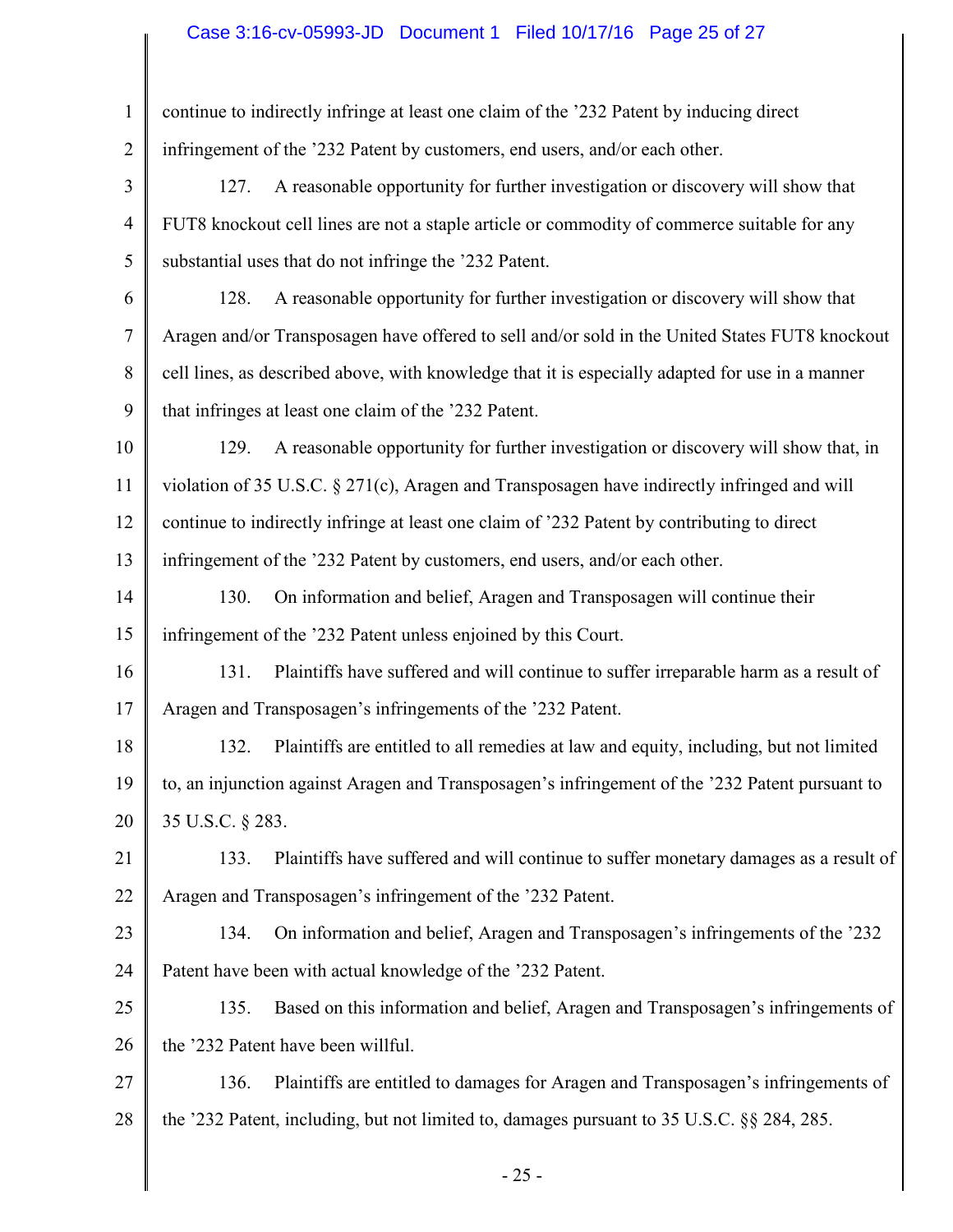|                | Case 3.16-CV-05993-JD Document I Filed 10/17/16 Page 26 01 27                                         |  |  |  |  |
|----------------|-------------------------------------------------------------------------------------------------------|--|--|--|--|
| $\mathbf{1}$   | <b>PRAYER FOR RELIEF</b>                                                                              |  |  |  |  |
| $\overline{2}$ | WHEREFORE, Plaintiffs KHK and BioWa pray that this Court:                                             |  |  |  |  |
| 3              | Enter judgment in favor of Plaintiffs KHK and BioWa and against Defendants<br>A.                      |  |  |  |  |
| $\overline{4}$ | Aragen and Transposagen on all claims, counterclaims, and defenses at issue in this dispute, and      |  |  |  |  |
| 5              | hold that Aragen and Transposagen have directly and indirectly infringed the Patents-in-Suit;         |  |  |  |  |
| 6              | Preliminarily and permanently enjoin Defendants Aragen and Transposagen and<br><b>B.</b>              |  |  |  |  |
| 7              | their respective officers, employees, agents, servants, attorneys, instrumentalities, and/or those in |  |  |  |  |
| 8              | privity with them, from directly or indirectly engaging in acts that infringe the Patents-in-Suit;    |  |  |  |  |
| 9              | $C_{\cdot}$<br>Award Plaintiffs KHK and BioWa monetary damages adequate to compensate for             |  |  |  |  |
| 10             | Defendants Aragen and Transposagen's infringement of the Patents-in-Suit, together with pre-          |  |  |  |  |
| 11             | judgment and post-judgment interest on the damages so awarded;                                        |  |  |  |  |
| 12             | Declare this case exceptional and award, up to and including, treble the amount of<br>D.              |  |  |  |  |
| 13             | damages, together with fees, disbursements, and costs in accordance with 35 U.S.C. § 285; and         |  |  |  |  |
| 14             | E.<br>Award Plaintiffs KHK and BioWa all other just and proper relief.                                |  |  |  |  |
| 15             | Dated: October 17, 2016<br>Respectfully submitted,                                                    |  |  |  |  |
| 16             | <b>JONES DAY</b>                                                                                      |  |  |  |  |
| 17             |                                                                                                       |  |  |  |  |
| 18             | By: <u>/s/ S. Christian Platt</u><br>S. Christian Platt                                               |  |  |  |  |
| 19             | <b>Counsel for Plaintiffs</b>                                                                         |  |  |  |  |
| 20<br>21       | KYOWA HAKKO KIRIN CO., LTD. AND<br>BIOWA, INC.                                                        |  |  |  |  |
| 22             |                                                                                                       |  |  |  |  |
| 23             |                                                                                                       |  |  |  |  |
| 24             |                                                                                                       |  |  |  |  |
| 25             |                                                                                                       |  |  |  |  |
| 26             |                                                                                                       |  |  |  |  |
| 27             |                                                                                                       |  |  |  |  |
| 28             |                                                                                                       |  |  |  |  |
|                |                                                                                                       |  |  |  |  |
|                | $-26-$                                                                                                |  |  |  |  |